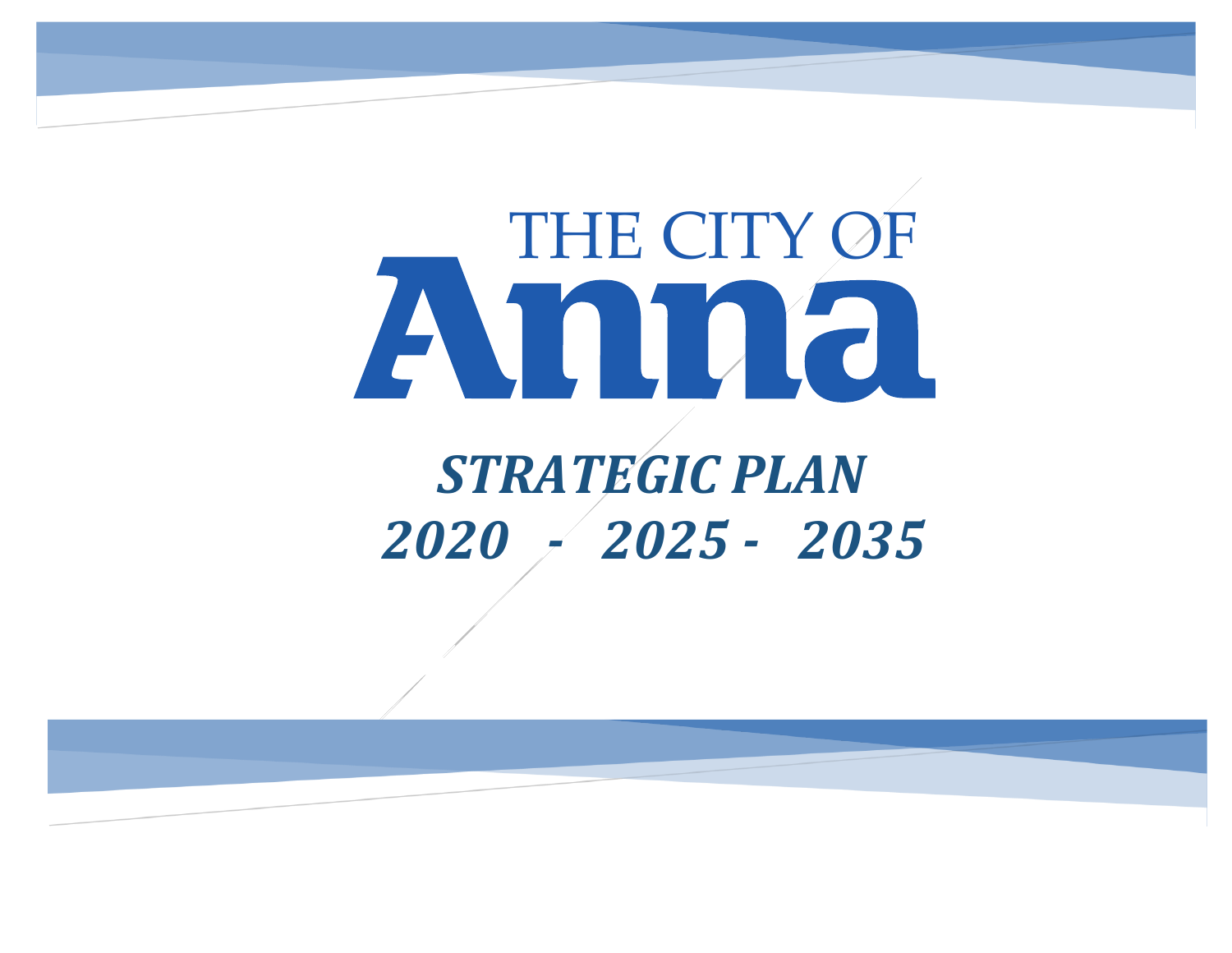### **Table of Contents**

| <b>Strategic Planning for the City of Anna</b> |    |
|------------------------------------------------|----|
|                                                |    |
| <b>Anna Vision 2035</b>                        |    |
|                                                |    |
| <b>Anna City Government: Our Mission</b>       |    |
|                                                |    |
| <b>Anna City Government: Core Beliefs</b>      |    |
|                                                |    |
| City of Anna Plan $2020 - 2025$                | 19 |
|                                                |    |
| City of Anna Action Agenda 2020 - 2021         | 37 |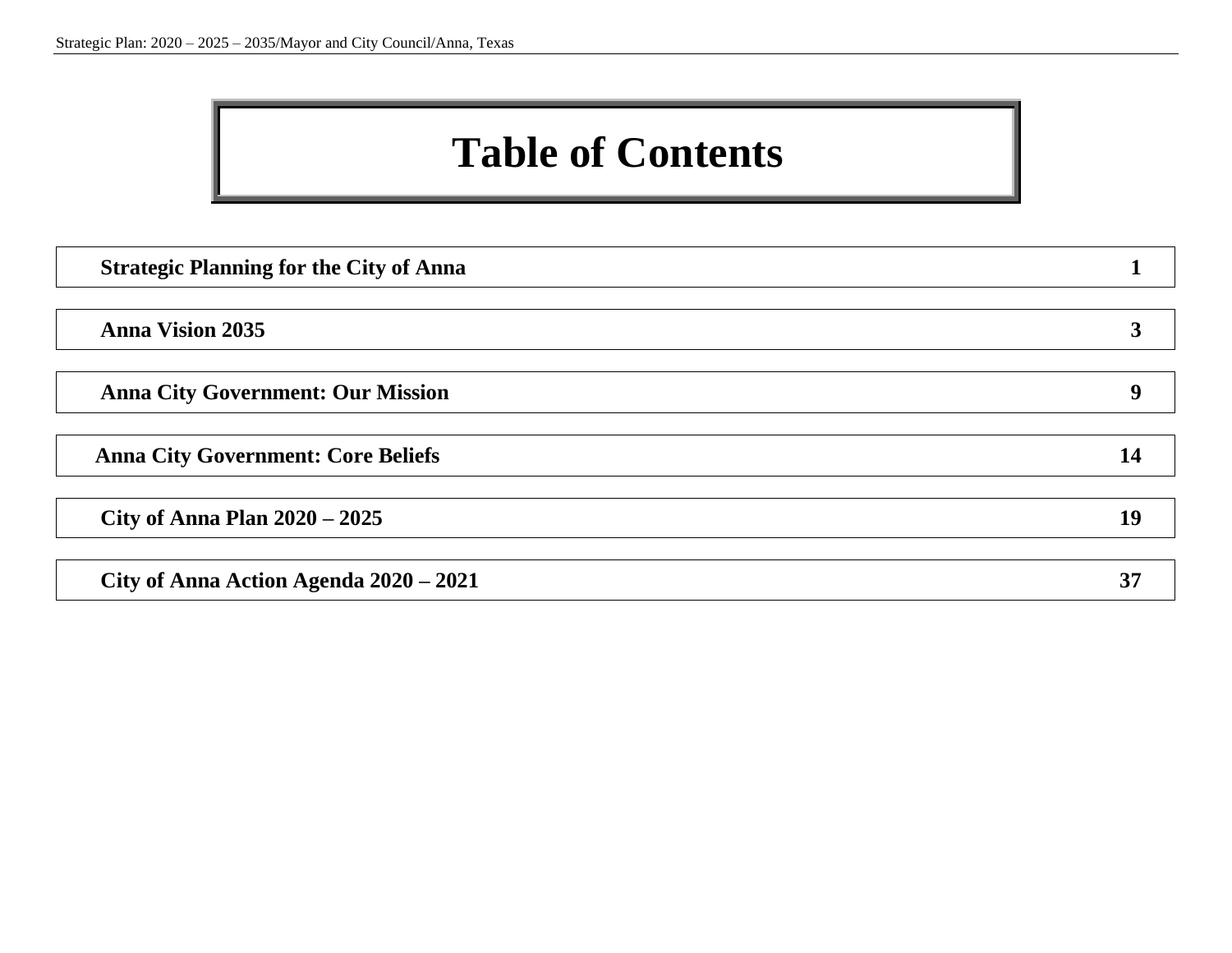# **STRATEGIC PLANNING FOR THE CITY OF ANNA**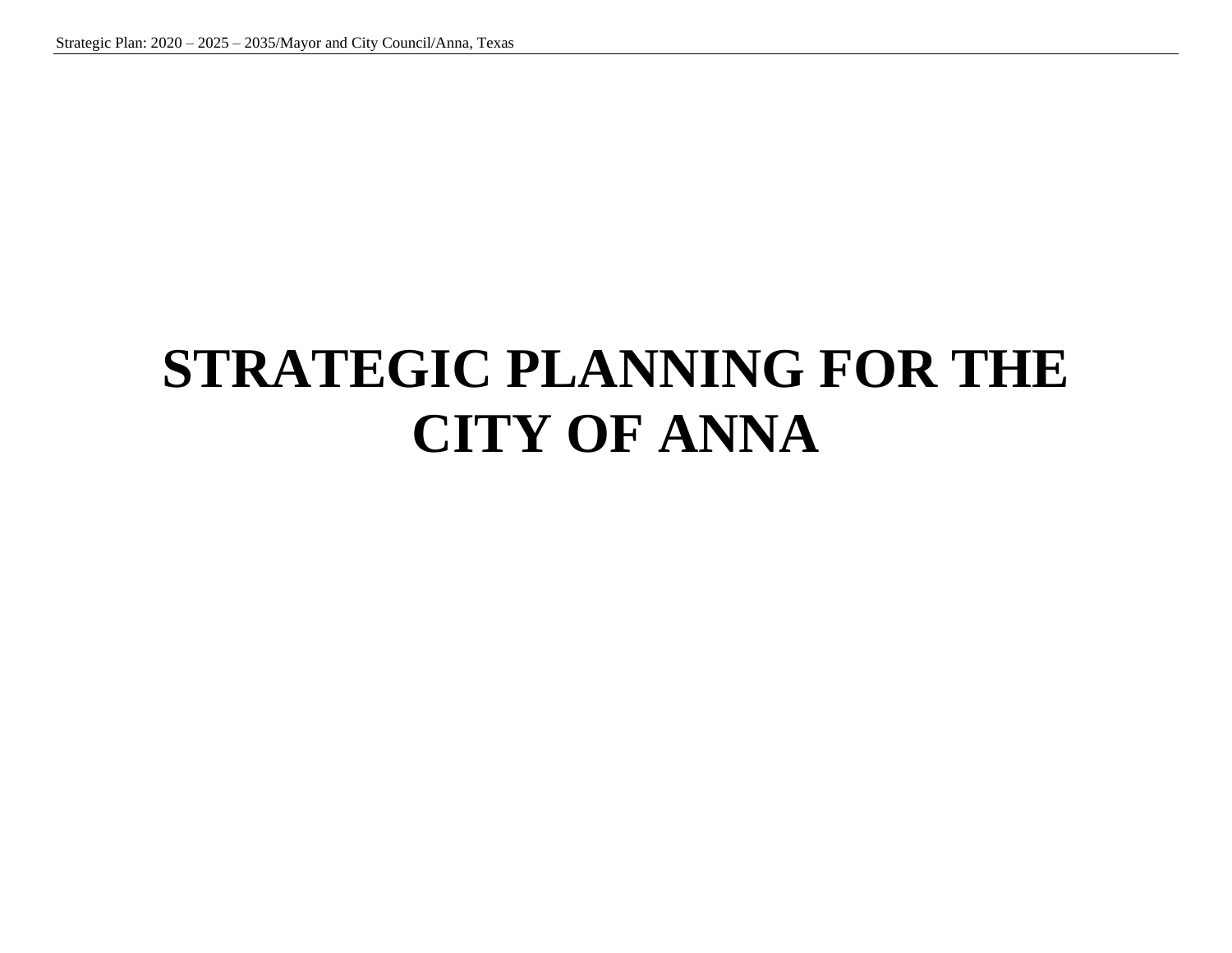### **Strategic Planning Model for the City of Anna**

**Value-based principles that describe the preferred** Future in 15 years<br> **Future in 15 years**<br> **Future in 15 years** 

**"You Have Arrived"**

**Strategic goals that focus outcome-base objectives and potential**  yectives and potential actions for 5 years<br>
actions for 5 years<br> **PLAN Map**<br> **Map**<br> **Map**<br> **Map**<br> **Map**<br> **Map**<br> **Map**<br> **Map**<br> **Map**<br> **Map**<br> **Map**<br> **Map**<br> **Map**<br> **Map**<br> **Map**<br> **Map**<br> **Map**<br> **Map**<br> **Map**<br> **Map**<br> **Mapple 1** 

**"The Right Route"**

**Focus for one year – a work program: policy agenda for Mayor and Council, management agenda for staff; major projects**

**EXECUTION Itinerary Integral CON Integral CON Integral CON** 

**"The Right Direction"**

**Principles that define the responsibility of city government and frame the primary services – core service businesses**

> **Personal values that define performance standards and**

### **MISSION Vehicle**

**"The Right Bus"**

**EXPREMELIEFS**<br>
expectations for employees **CORE BELIEFS FIGURE TO FIGURE THE RIGHT AND FIGURE TO FIGURE TO FIGURE TO FIGURE TO FIGURE TO FIGURE TO FIGURE TO FIGURE TO FIGURE TO FIGURE TO FIGURE TO FIGURE TO FIGURE TO FI** 

**"The Right People"**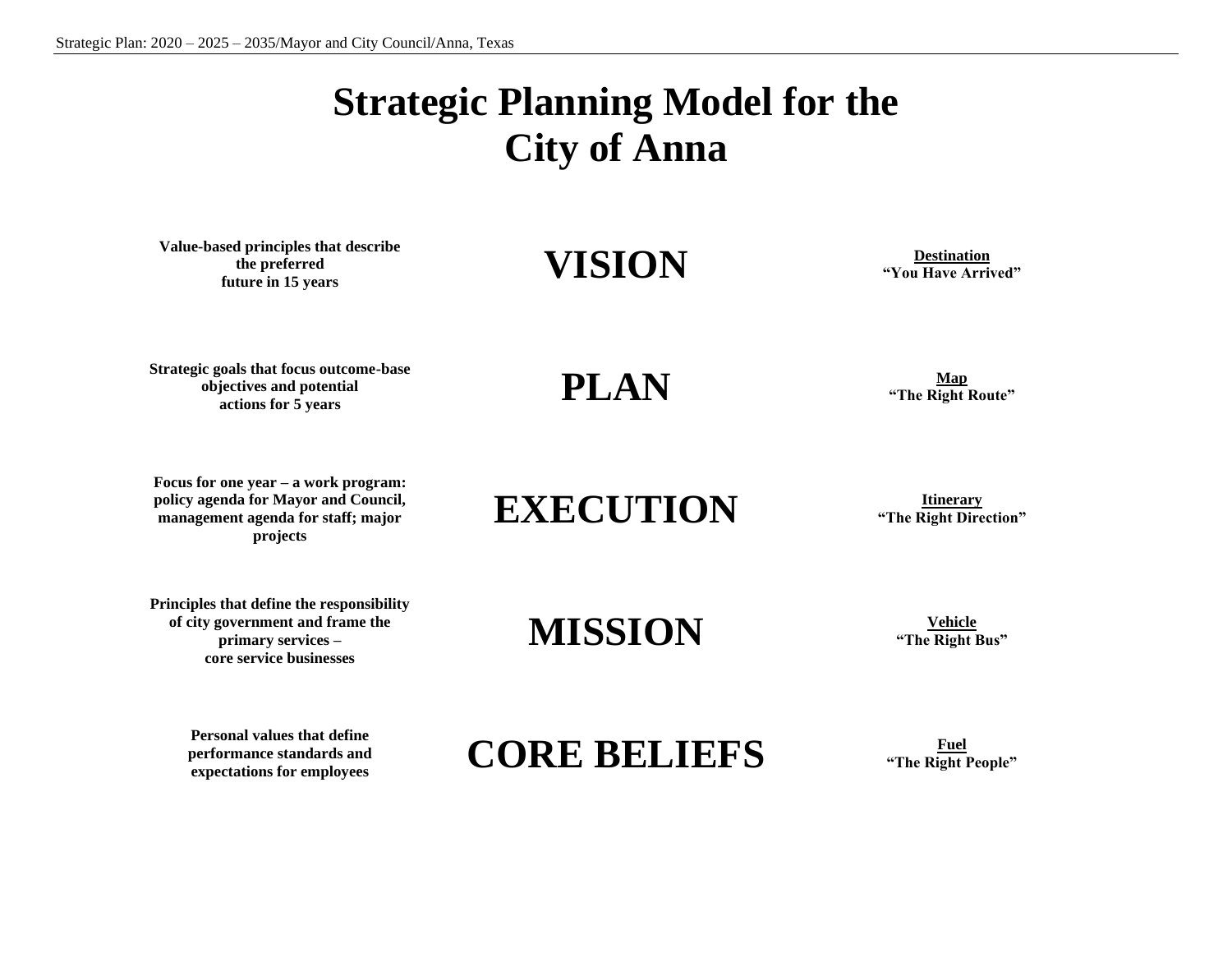# **ANNA VISION 2035**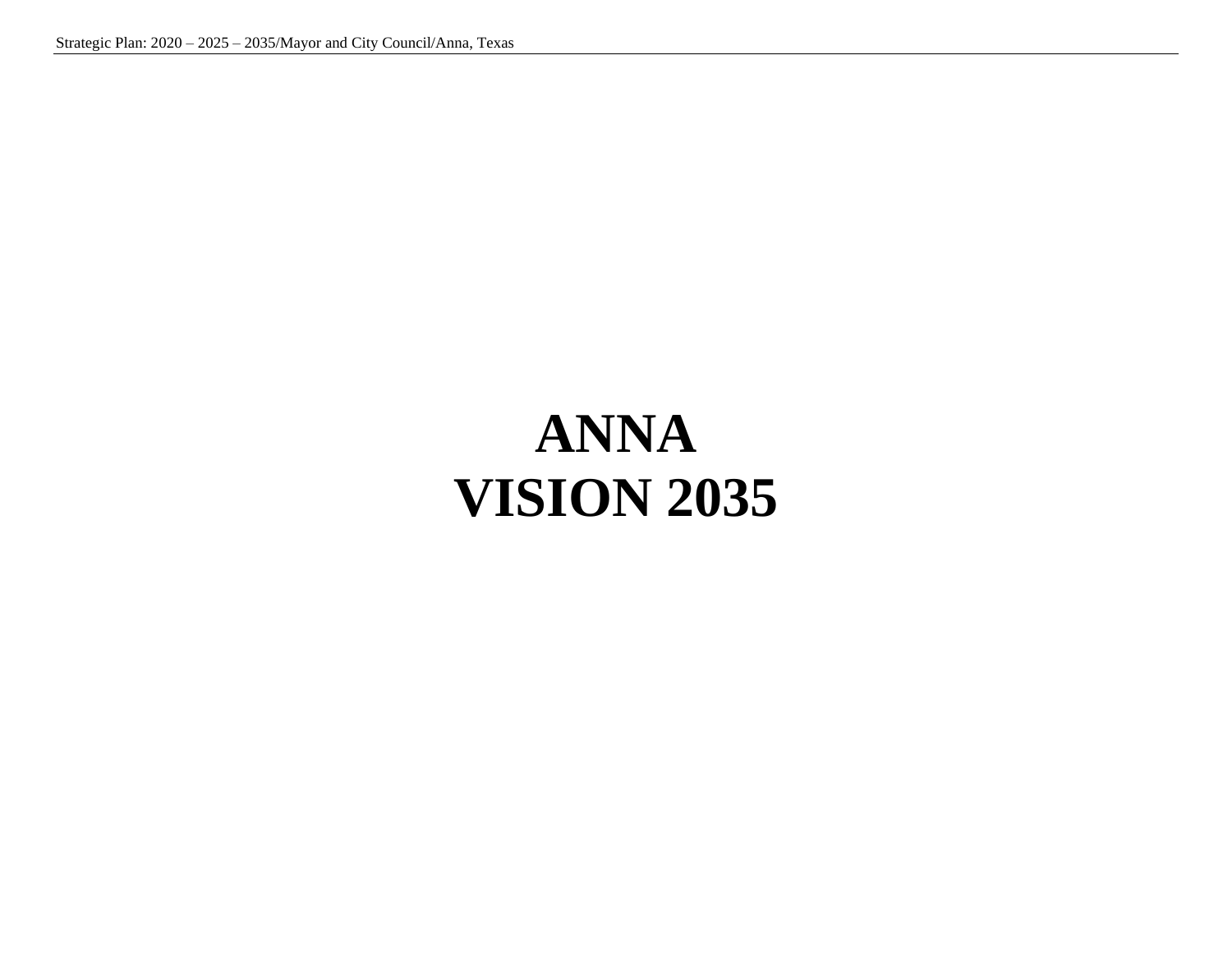### *Anna Vision 2035*

*ANNA 2035 is a* **COMMUNITY OF FAMILIES(1)** *that is* **BEAUTIFUL(2)** *and* **SAFE(3) .**

*ANNA 2035 has a* **VIBRANT DOWNTOWN(4) , GREAT HOUSING OPPORTUNITIES(5)**

*and a* **DYNAMIC BUSINESS COMMUNITY(6) .**

*ANNA 2035 is a* **FUN COMMUNITY FOR ALL(7)** *and has* **CONVENIENT MOBILITY OPTIONS(8) .** *THE PREMIER COMMUNITY IN COLLIN COUNTY!*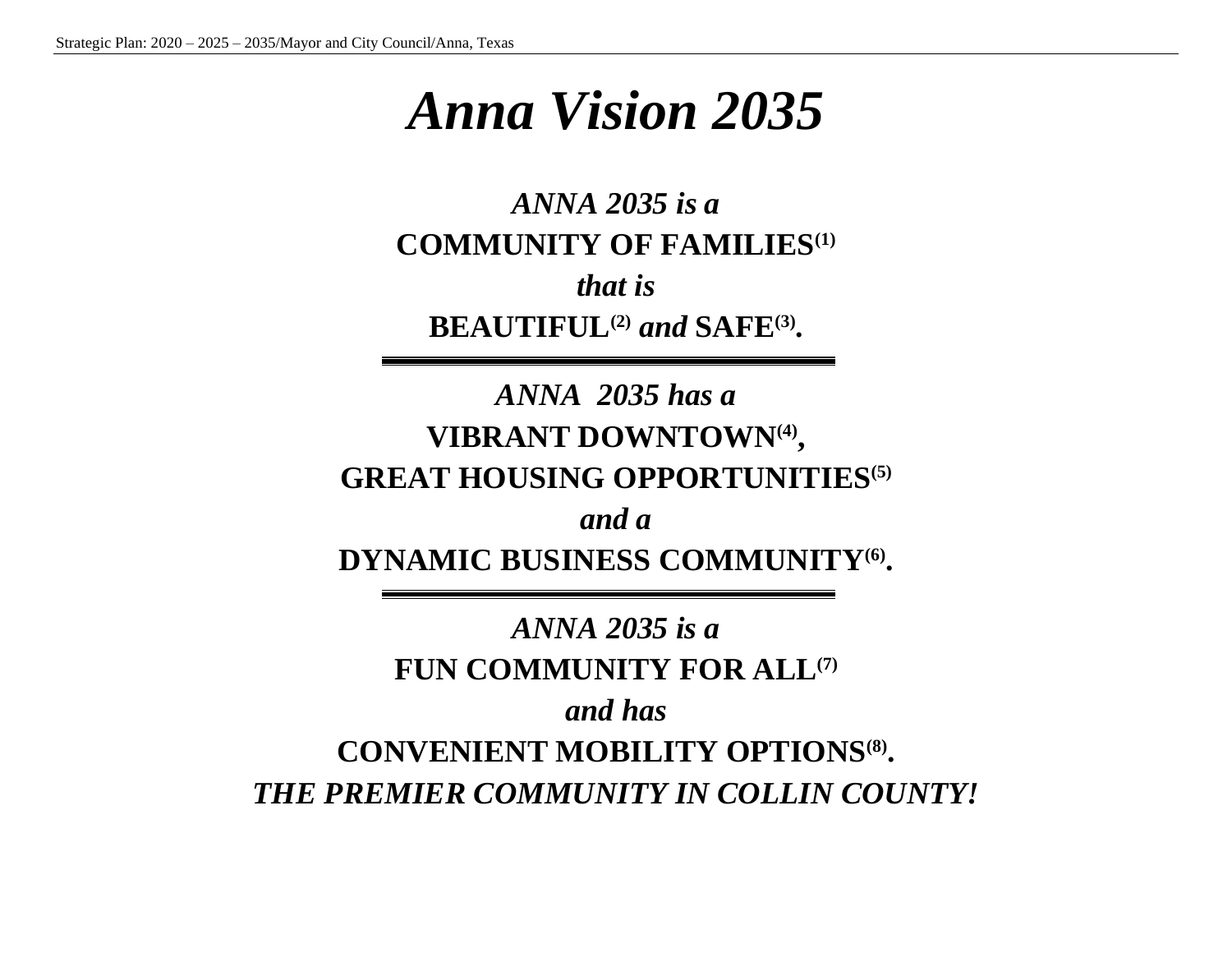### *Anna Vision 2035*

#### **PRINCIPLE 1**

#### **COMMUNITY OF FAMILIES**

#### **Means**

- 1. Top-quality schools and educational programs working in partnership with the City and contributing to the Anna community
- 2. Sense of community neighbors taking pride in and contributing to our Anna community
- 3. Sense of personal safety
- 4. Strong community events and festivals that bring neighbors together
- 5. Strong community organizations and institutions partnering with the City and each other for a better Anna community
- 6. Opportunities and facilities for family celebrations
- 7. Youth sports opportunities
- 8. Life cycle family housing for all generations

#### **PRINCIPLE 2**

#### **SAFE COMMUNITY**

- 1. Police involved in and knowing the community
- 2. Low crime rate
- 3. Effective recruitment and retention for public safety staffing – Police and Fire
- 4. Effective emergency management preparation, response and recovery
- 5. Neighbors feeling safe and being safe
- 6. Timely emergency medical response
- 7. Police presence in every neighborhood
- 8. Timely and appropriate response to both emergency and non-emergency calls for service
- 9. People feeling safe anywhere and anytime in Anna
- 10. Safe schools
- 11. Using volunteers for community safety
- 12. Proactive policing throughout the community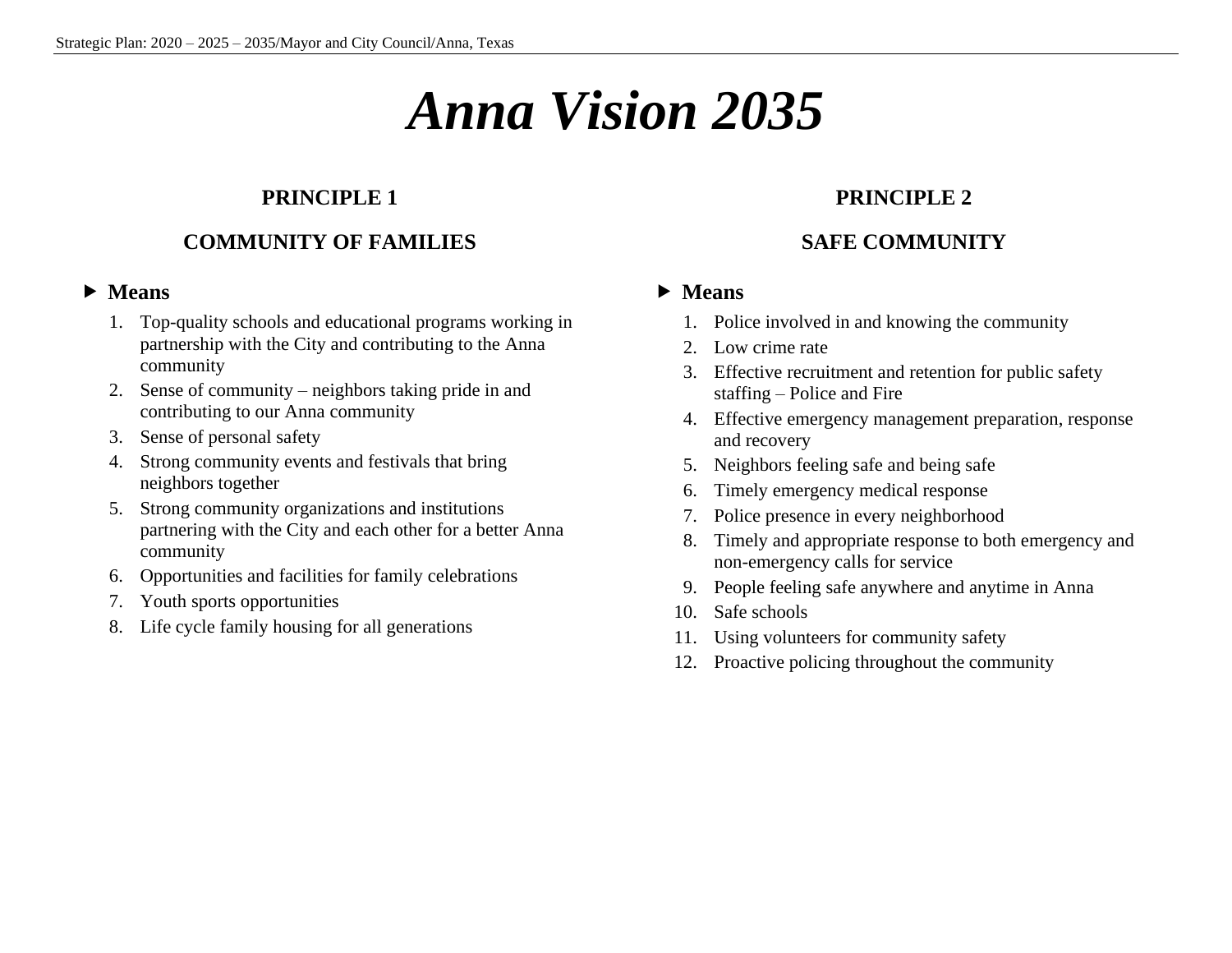#### **BEAUTIFUL COMMUNITY**

#### **Means**

- 1. Design standards that promote beautiful and enduring buildings and commercial areas
- 2. Well-designed, attractive streetscapes and medians on major highway corridors
- 3. Attractive gateways with unique and distinctive entrance signs/monument for Anna
- 4. Well-designed, well-maintained City facilities, buildings, parks, and trails with distinctive signage
- 5. Preserved some natural areas/open space through the community
- 6. Well-maintained, attractive neighborhoods and singlefamily homes complying with City codes and ordinances
- 7. Attractive and high standards for neighborhood entrances
- 8. Clean community without litter or trash
- 9. Mature trees planted throughout the community
- 10. Standardized, well-maintained neighborhood fences and walls

#### **PRINCIPLE 4**

#### **VIBRANT DOWNTOWN**

- 1. Successful retail businesses small niche and locally owned
- 2. Variety of restaurants national and local
- 3. Activities for evening, weekends, and daytime
- 4. Civic Center serving as a community focal point and destination
- 5. Music businesses and venues
- 6. Open community space available for community events and festivals
- 7. Easy access with convenient parking
- 8. Adult activities and opportunities evening and weekends
- 9. Effective wayfinding signage system
- 10. Walkable and pedestrian friendly Downtown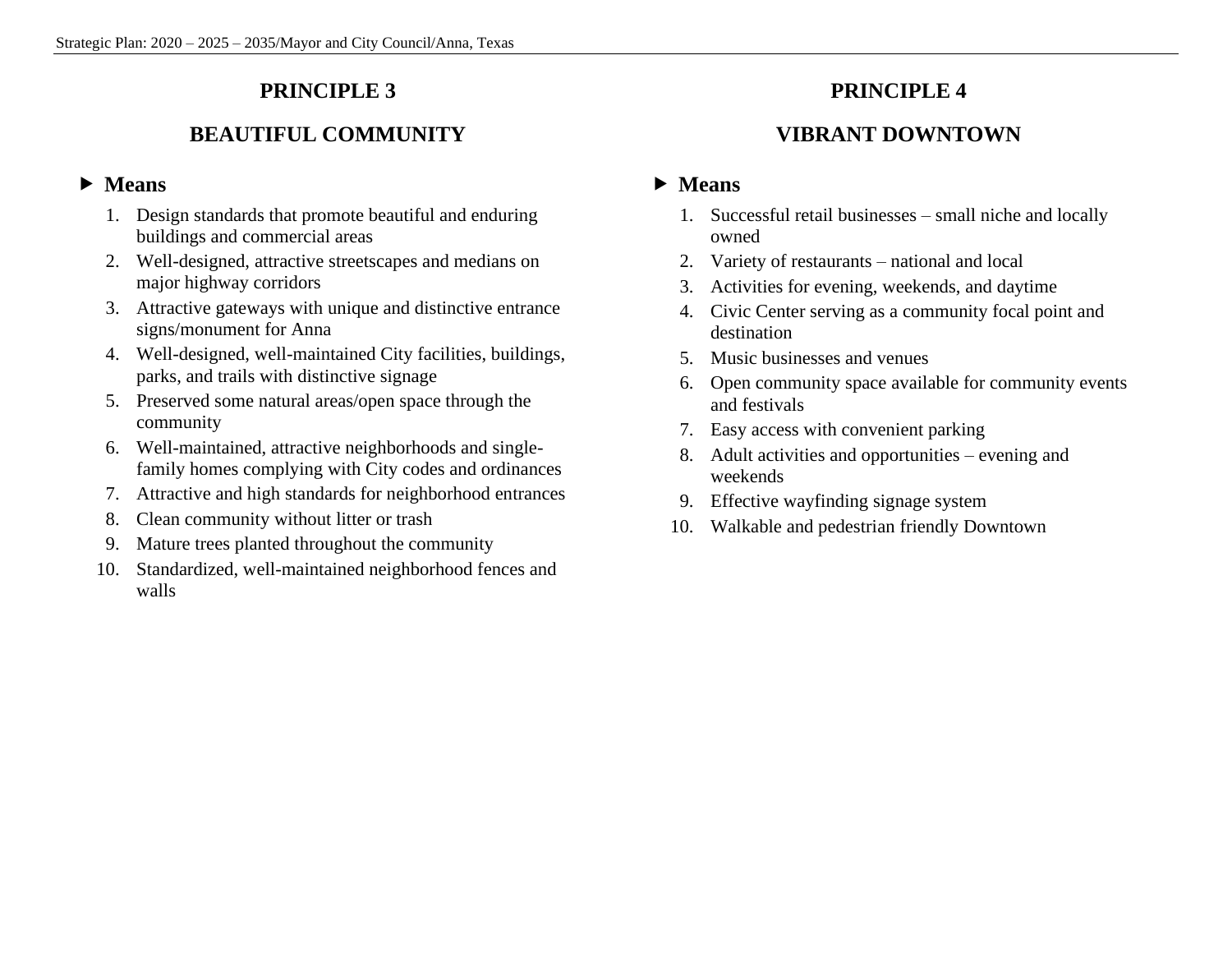#### **GREAT HOUSING OPPORTUNITIES**

#### **Means**

- 1. Strong code compliance protecting and enhancing the appearance, protecting property values and supporting neighborhood integrity
- 2. Well-maintained neighborhood streets and infrastructure
- 3. Safe neighborhoods and routes to schools
- 4. Access to trails connecting neighborhoods and community destinations
- 5. Parks and playgrounds accessible to neighborhoods
- 6. Residential neighborhoods with amenities
- 7. Well-built and well-maintained housing stock with distinctive character
- 8. Diverse housing choices for all family generations: small lots, townhomes, estate homes, "ranchette", apartments, mixed-use development
- 9. Housing developments designed to create a sense of place – a neighborhood community
- 10. Safe, well-designed, well-maintained multi-family and single-family rental housing
- 11. Well-designed, high quality multi-family, townhomes, and single-family developments
- 12. High percentage homeownership in single-family subdivisions

#### **PRINCIPLE 6**

#### **DYNAMIC BUSINESS COMMUNITY**

- 1. Attractive commercial centers with well-designed and well-maintained landscaping
- 2. Ability of neighbors to work in Anna
- 3. Range of quality restaurants for family dining and celebrations
- 4. Sustainable medical and healthcare businesses, facilities and services
- 5. Sustainable Business Park developed with technology related businesses and major diverse industries
- 6. Collin Community College or other higher education institutions campus focusing on technology
- 7. Professional services available in Anna
- 8. Amateur sports destination sports fields and supporting hotels
- 9. Banks and financial institutions
- 10. State-of-the-art information technology infrastructure for businesses and homes
- 11. Employment Corridor with a variety of light industries and major office development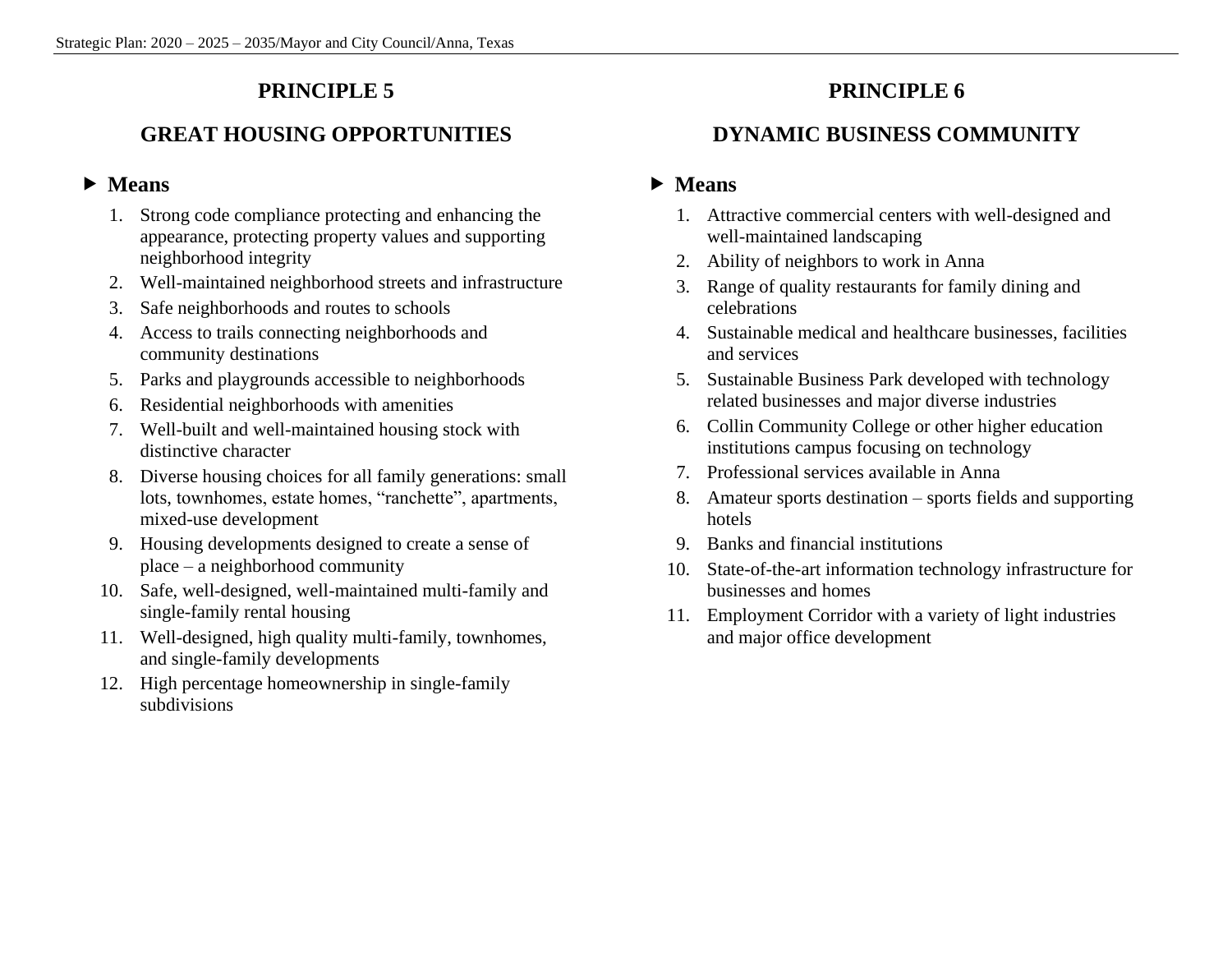#### **FUN COMMUNITY FOR ALL**

#### **Means**

- 1. Multi-purpose entertainment centers
- 2. Top-quality public library/community resources/learning center serving as a community information center and providing a variety of programs
- 3. Adequate athletic fields for recreation, competition, and tournaments
- 4. Variety of specialty parks responsive to community needs/desires [Splash Pad, Dog Park, Festival Site, etc.]
- 5. Community/Recreation Center with programming and classroom spaces
- 6. Range of recreational programming for all family generations
- 7. Distillery/brewery
- 8. Indoor youth sports facility
- 9. Movie theater complex
- 10. Senior programs and services
- 11. Well-designed, well-maintained parks and playgrounds accessible to all

#### **PRINCIPLE 8**

#### **CONVENIENT MOBILITY**

- 1. Well-designed, well-maintained City streets
- 2. Wayfinding signage throughout our community
- 3. Well-designed, well-maintained and safe City trails
- 4. Roads connected for easy movement by automobiles in Anna
- 5. East-west travel options
- 6. Pedestrian-friendly neighborhoods and school routes with safe crosswalks
- 7. Safe, well-designed sidewalks
- 8. North-south travel options
- 9. Bike lanes and trails connecting neighborhoods and community destinations
- 10. Planning for and accommodating mobility trends shared vehicles, autonomous vehicles, scooters, etc.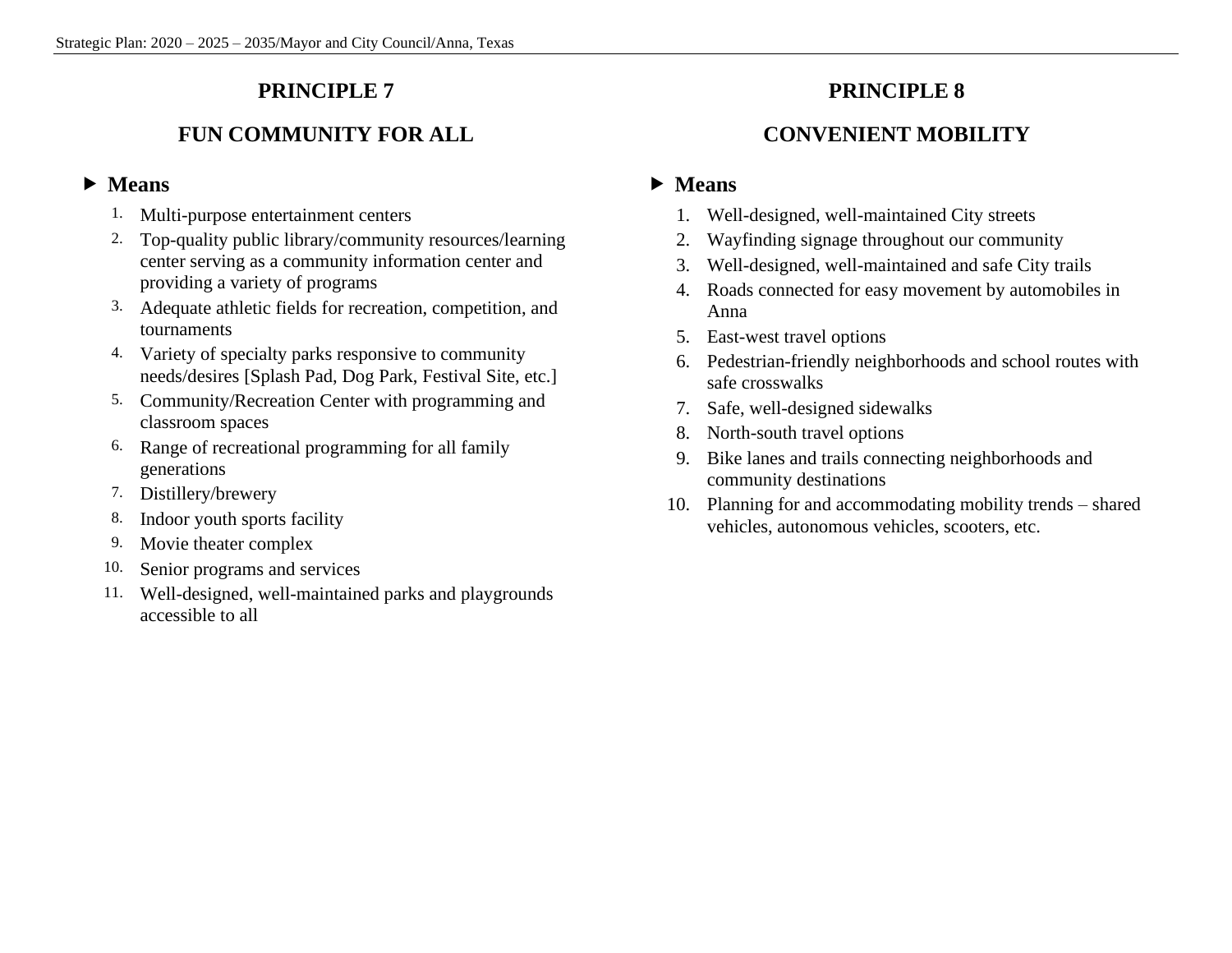# **ANNA CITY GOVERNMENT: OUR MISSION**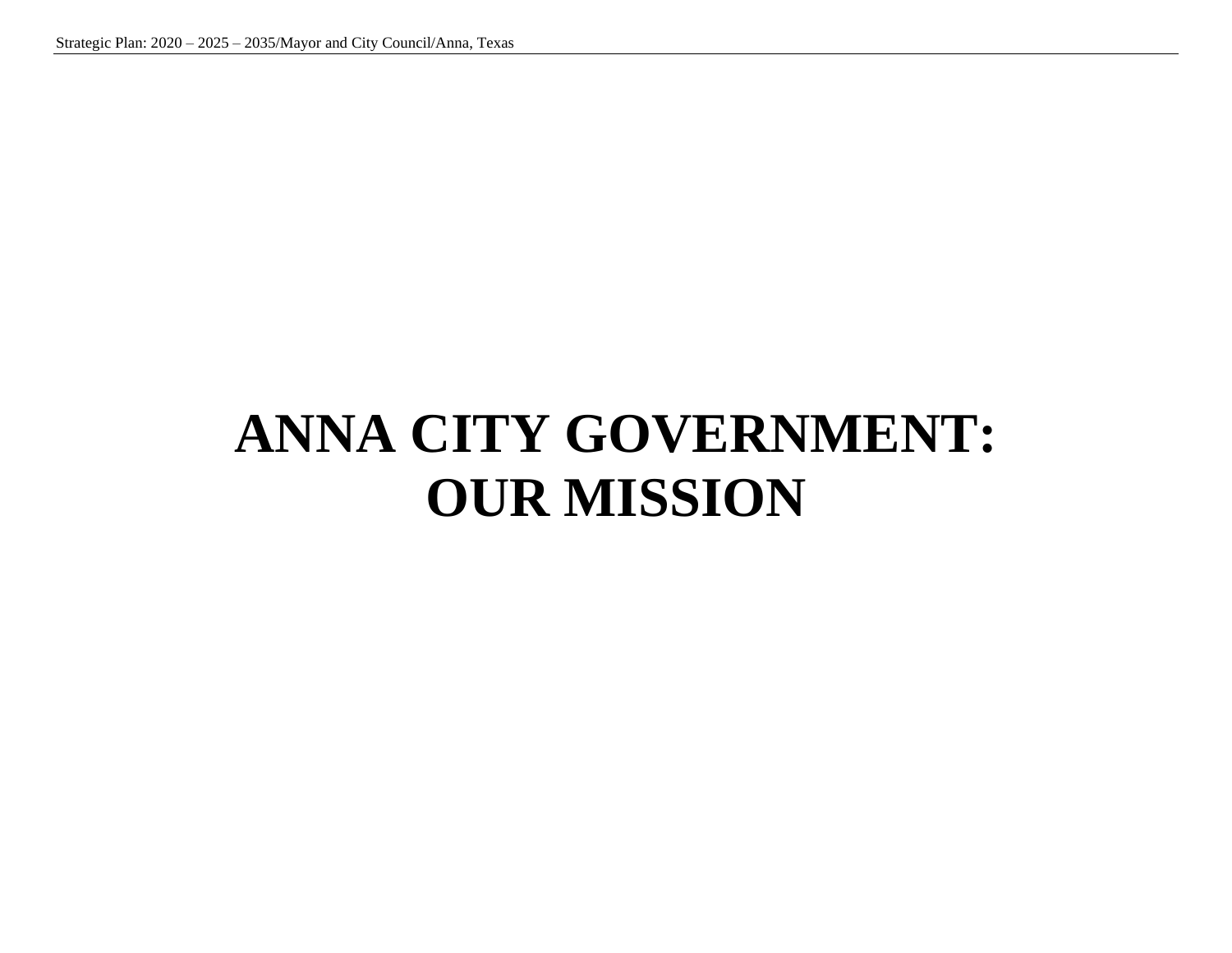# *Anna City Government Our Mission*

### *The Mission of* **the ANNA CITY GOVERNMENT** *is to provide* **EXCEPTIONAL CITY SERVICES AND FACILITIES(1)**

*in a*

### **FINANCIALLY RESPONSIBLE(2)**

*and*

### **NEIGHBOR-FOCUSED WAY(3)**

*through a*

#### **HIGH-PERFORMING, PROFESSIONAL CITY TEAM(4)**

*that provides results in adding*

**VALUE TO NEIGHBORS' LIVES(5) .**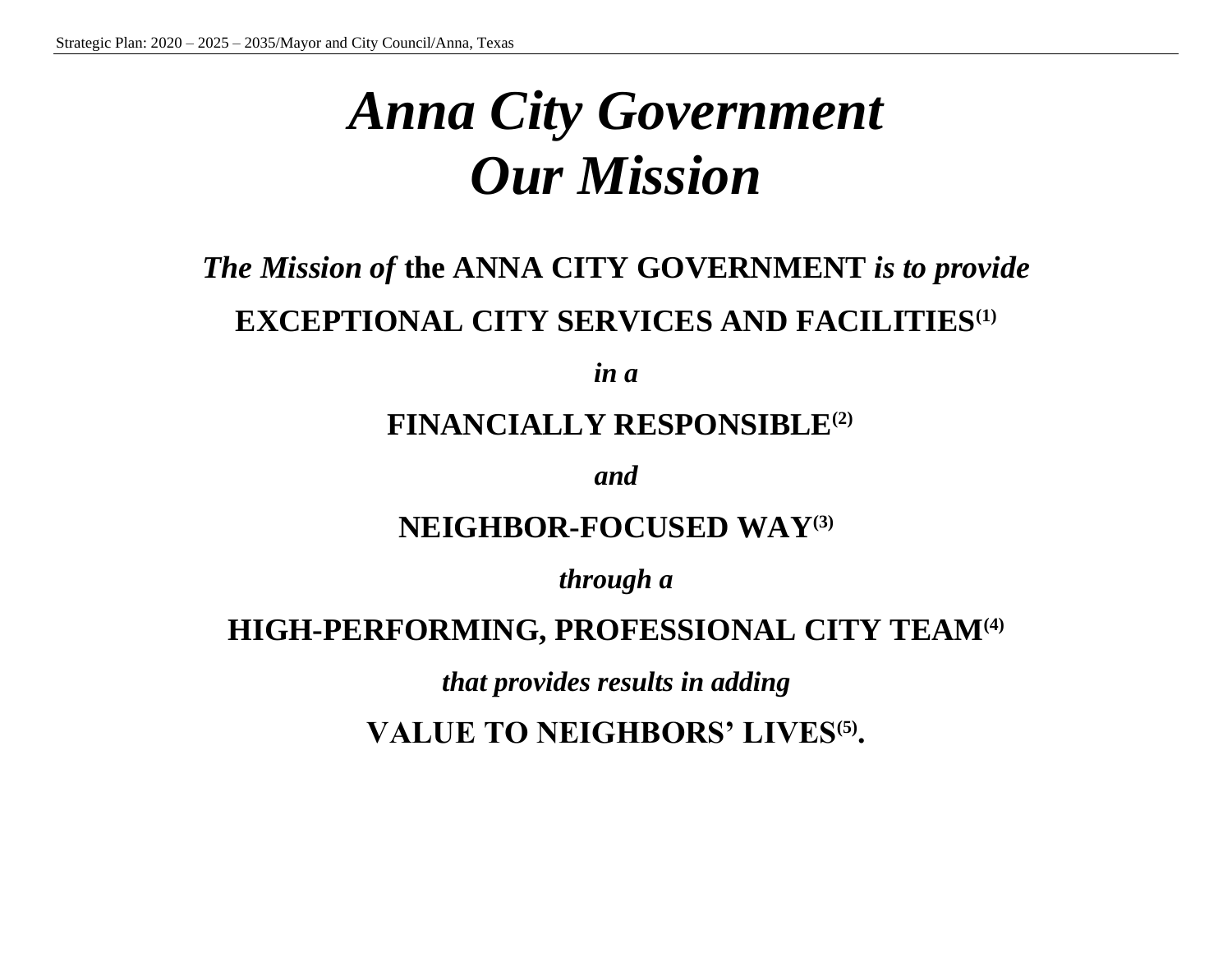# *Anna City Government Our Mission*

#### **PRINCIPLE 1 EXCEPTIONAL CITY SERVICES AND FACILITIES**

#### **Means**

- 1. Planning for future City services to accommodate growth
- 2. Defining the City services and service priorities
- 3. Listening to the community distinguishing "needs" from "wants"
- 4. Anticipating future service needs from the community
- 5. Developing Department service and master plans for today and tomorrow
- 6. Providing services and addressing issues in a proactive manner
- 7. Having national and state accreditation for departments, service rating and national awards/recognition
- 8. Streaming, simplifying and integrating processes for timely and convenient City services

#### **PRINCIPLE 2**

#### **FINANCIALLY RESPONSIBLE**

- 1. Having responsible tax rate for the long term
- 2. Delivering City services in a cost-effective and efficient manner, including contracting for service delivery
- 3. Developing financial forecasting models and multi-year financial planning
- 4. Leveraging City resources through grants and partnerships
- 5. Diversifying and expanding revenue options for City government
- 6. Developing and using a capital improvement process and community investment plan
- 7. Having competitive compensation based upon merit and performance
- 8. Having adequate funding and resources for defined City services and service levels
- 9. Having financial transparency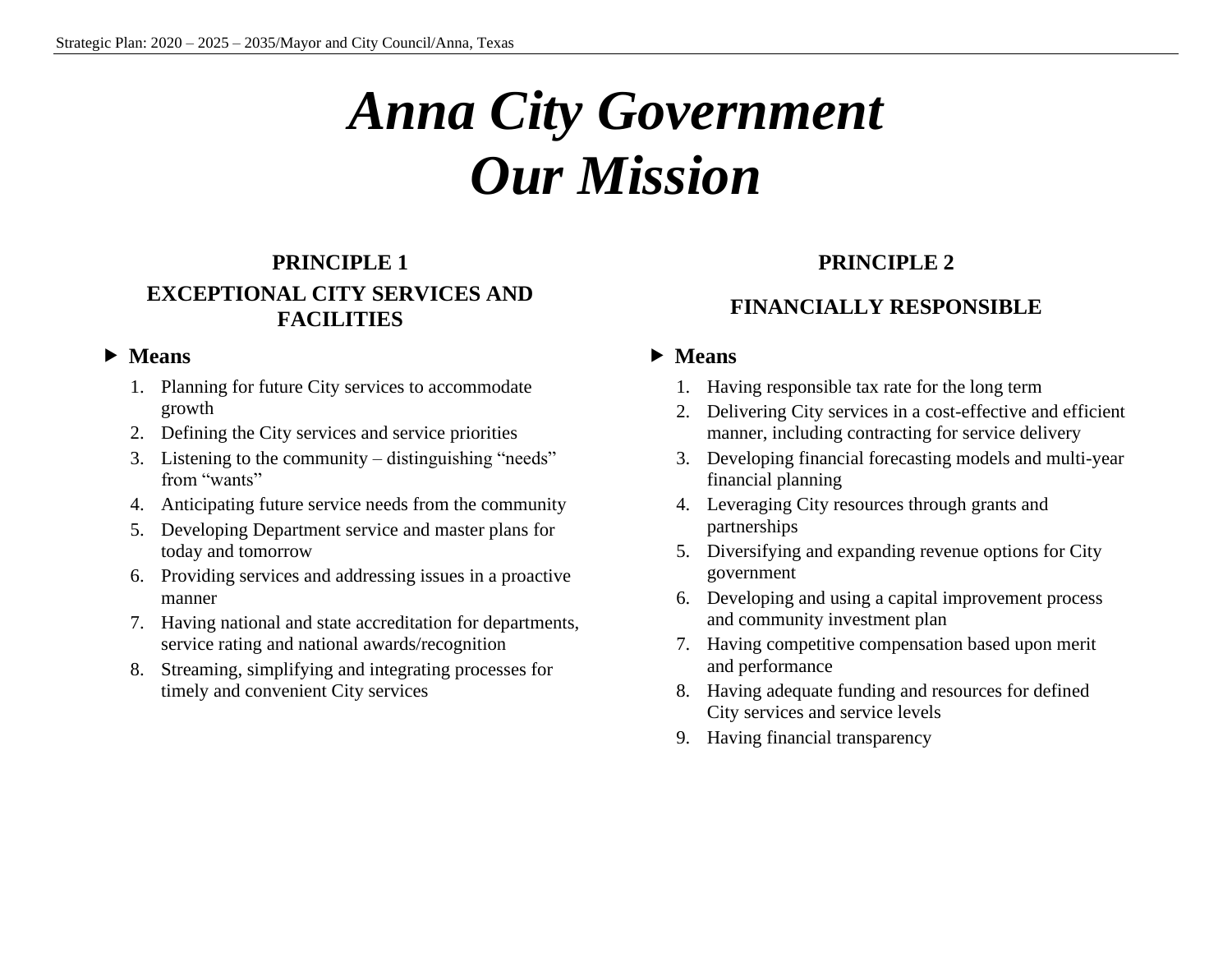#### **NEIGHBOR-FOCUSED**

#### **Means**

- 1. Having City managers and employees empowered to solve problems and to make decisions
- 2. Demonstrating caring and compassion for the individual
- 3. Providing a timely acknowledgement and then a planned, appropriate response to an inquiry or request for service
- 4. Listening to and understanding the individual's needs and issues
- 5. Seeking and using feedback from the community and the individual
- 6. Having a sense of stability and clarity of direction for developers and businesses
- 7. Looking for ways to say "yes"
- 8. Looking for ways to solve problems and address issues/concerns
- 9. Acting in and presenting a professional image
- 10. Having "customer" friendly City buildings, offices and facilities
- 11. Measuring the neighbors' outcomes
- 12. Taking ownership and being responsible for services and actions
- 13. When "no" is the answer, taking time to explain the decisions and actions

#### **PRINCIPLE 4 HIGH PERFORMING, PROFESSIONAL CITY TEAM**

- 1. Working as a CITY TEAM Mayor-City Council and City management-staff
- 2. Providing timely implementation of Mayor-City Council directions and decisions
- 3. Acting with highest level of integrity and transparency
- 4. Developing and using a strategic planning process with Vision, Goals and Annual Work Program
- 5. Defining and achieving goals and performance standards/expectations
- 6. Having a professional City organization operating with the highest ethical standards
- 7. Being responsible and accountable for actions, decisions and results
- 8. Acting with a sense of urgency
- 9. Becoming an "Employer of Choice"
- 10. Becoming active in professional organizations
- 11. Being an "ambassador" for the City and community
- 12. Having open, direct and timely communications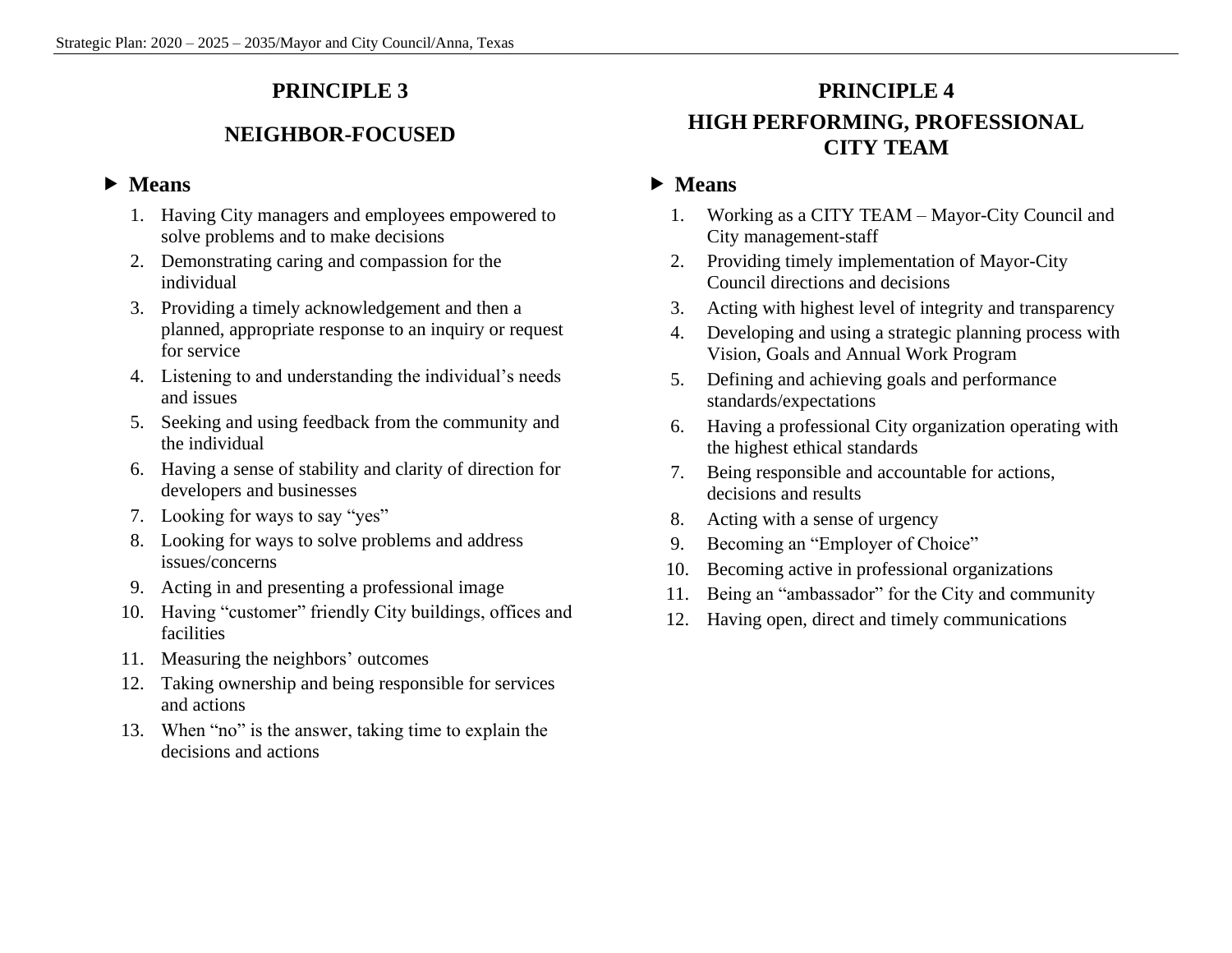#### **VALUE TO NEIGHBORS' LIVES**

- 1. Planning for and managing growth
- 2. Maintaining a safe community
- 3. Engaging the community in the City governance and planning process
- 4. Investing in future City facilities and infrastructure that support growth
- 5. Having effective communications with the community using a variety of methodologies
- 6. Having transparent City processes and information
- 7. Enforcing and seeking compliance with City codes, ordinances and regulations to protect the community and property values
- 8. Having neighbors taking pride in saying: "I live in Anna"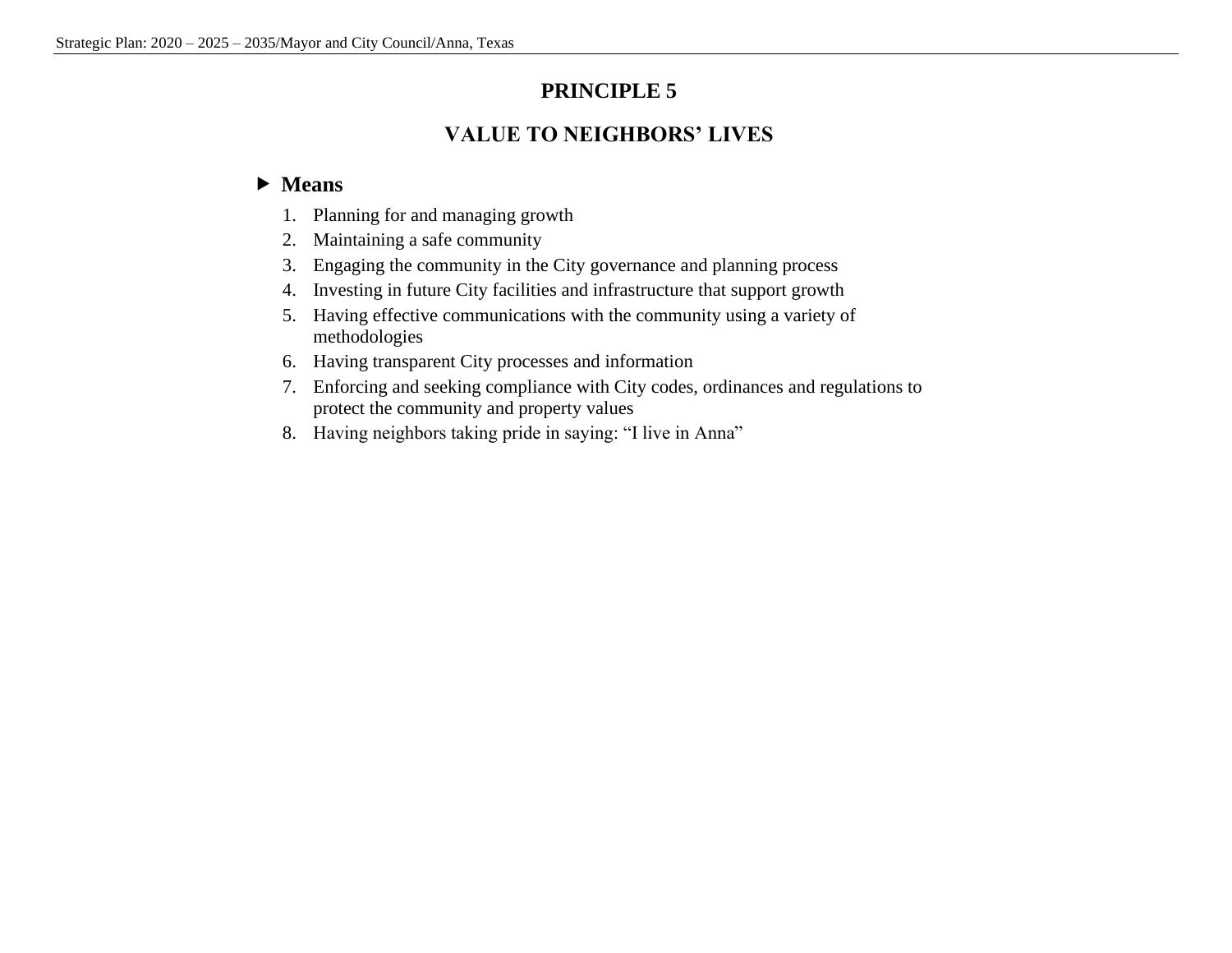# **ANNA CITY GOVERNMENT: CORE VALUES**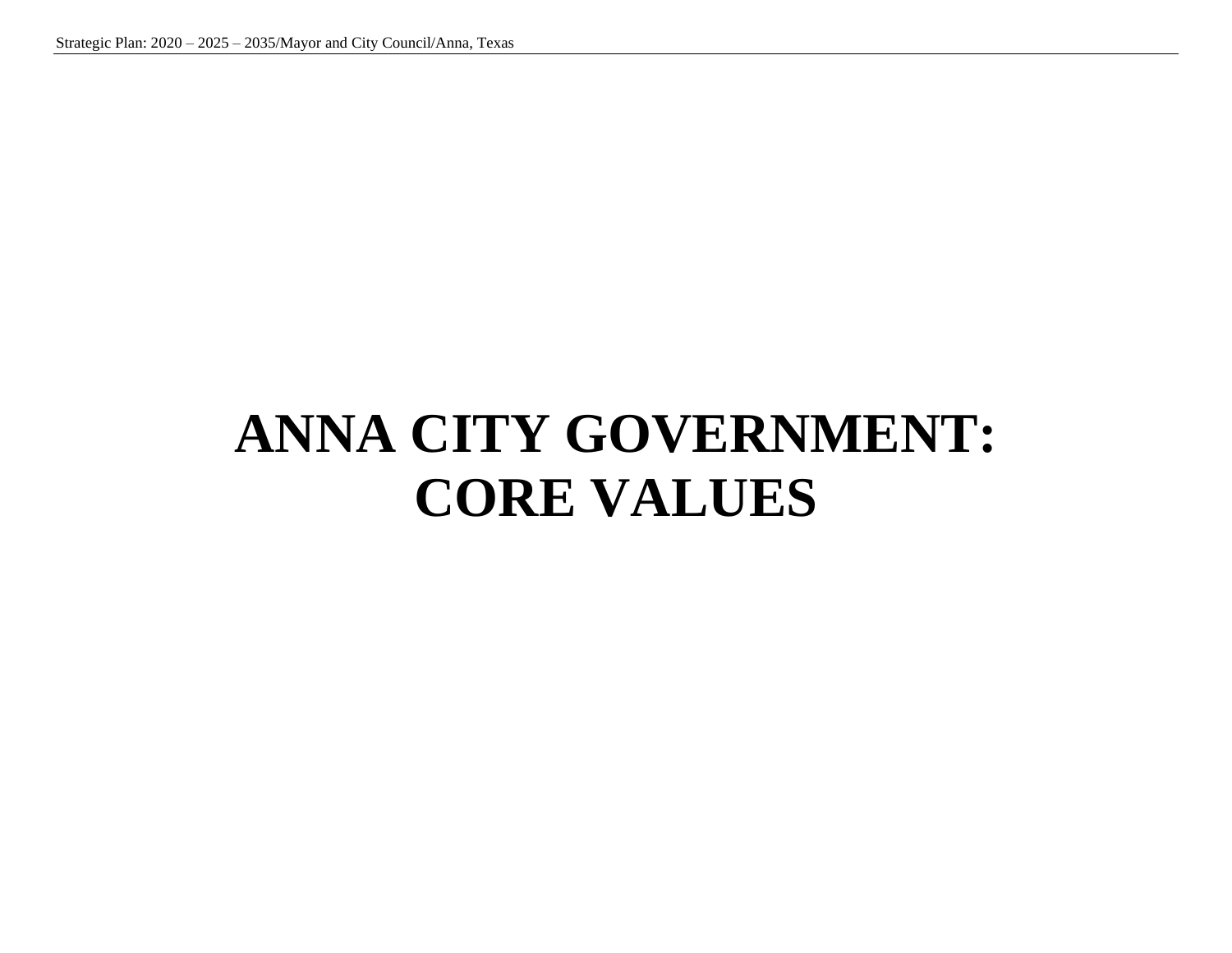# *Anna City Government Core Values*

### **ANNA TEAM C.A.R.E.S.**

- **C = CREATIVE**
- $A = ACTION$
- **R = RESPONSIBILITY**
- **E = EXCELLENCE**
- **S = SERVE**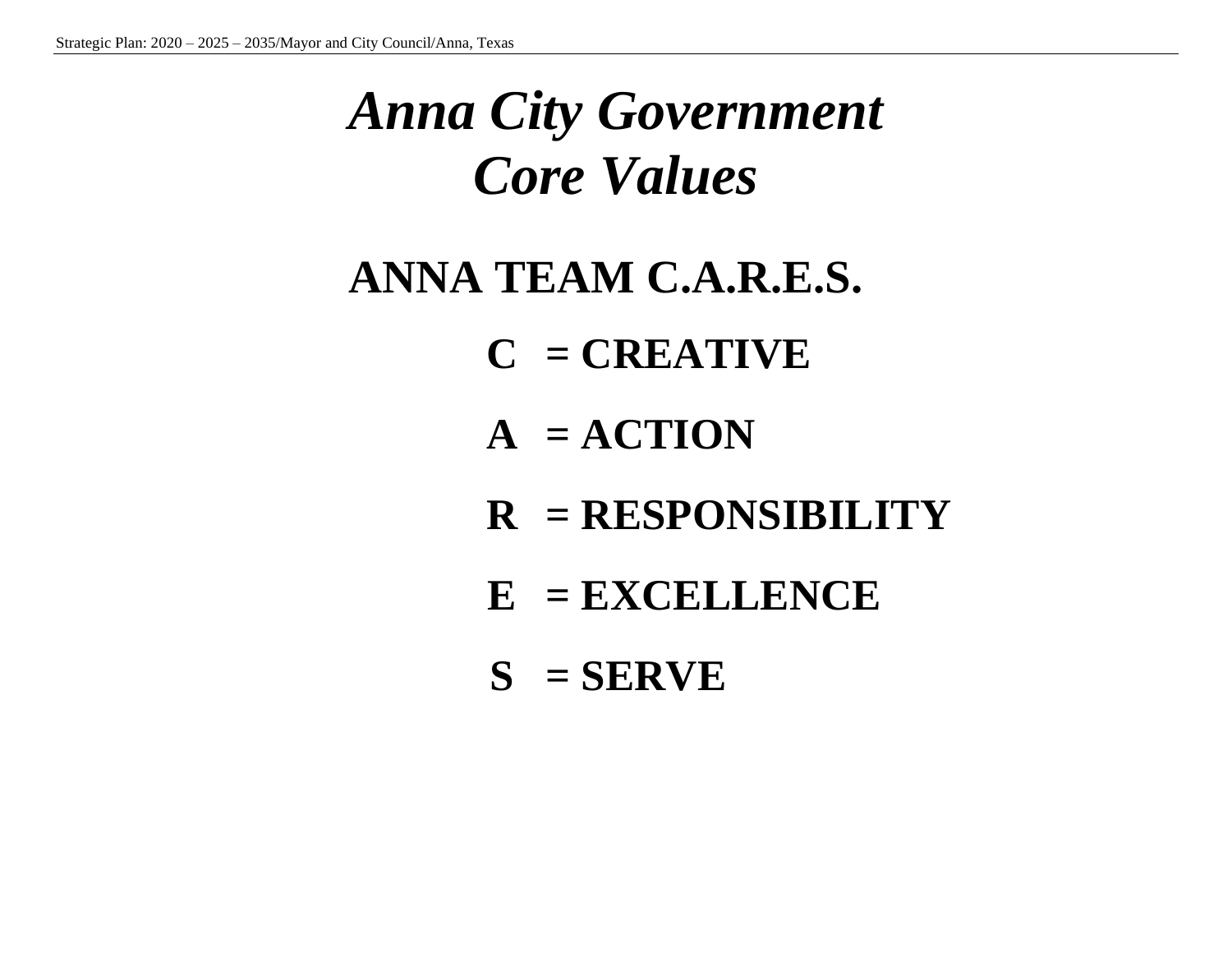# *Core Beliefs – Definition*

#### **VALUE**

#### **TEAM**

#### **Means**

- 1. Participate actively on the team
- 2. Know and practice your role and responsibilities
- 3. Communicate in an open, direct, and timely manner
- 4. Keep others informed avoid surprises and last minute communications
- 5. Represent the City in a positive manner
- 6. Be an active listener
- 7. Recognize the contributions of other team members
- 8. Celebrate team successes City or work unit

#### **VALUE**

#### **CREATIVE**

- 1. Know "Best Practices" and evaluate their application to Anna
- 2. Look for ways to continuously improve services, processes and daily operations
- 3. Challenge the "status quo" avoid "we have always done it this way"
- 4. Look for ways to become more efficient and to reduce the cost of service delivery
- 5. Keep the "big picture" in mind be open to new ideas
- 6. Look for ways to maximize productivity with available resources – be resourceful.
- 7. Anticipate issues and opportunities
- 8. Learn from setbacks and failures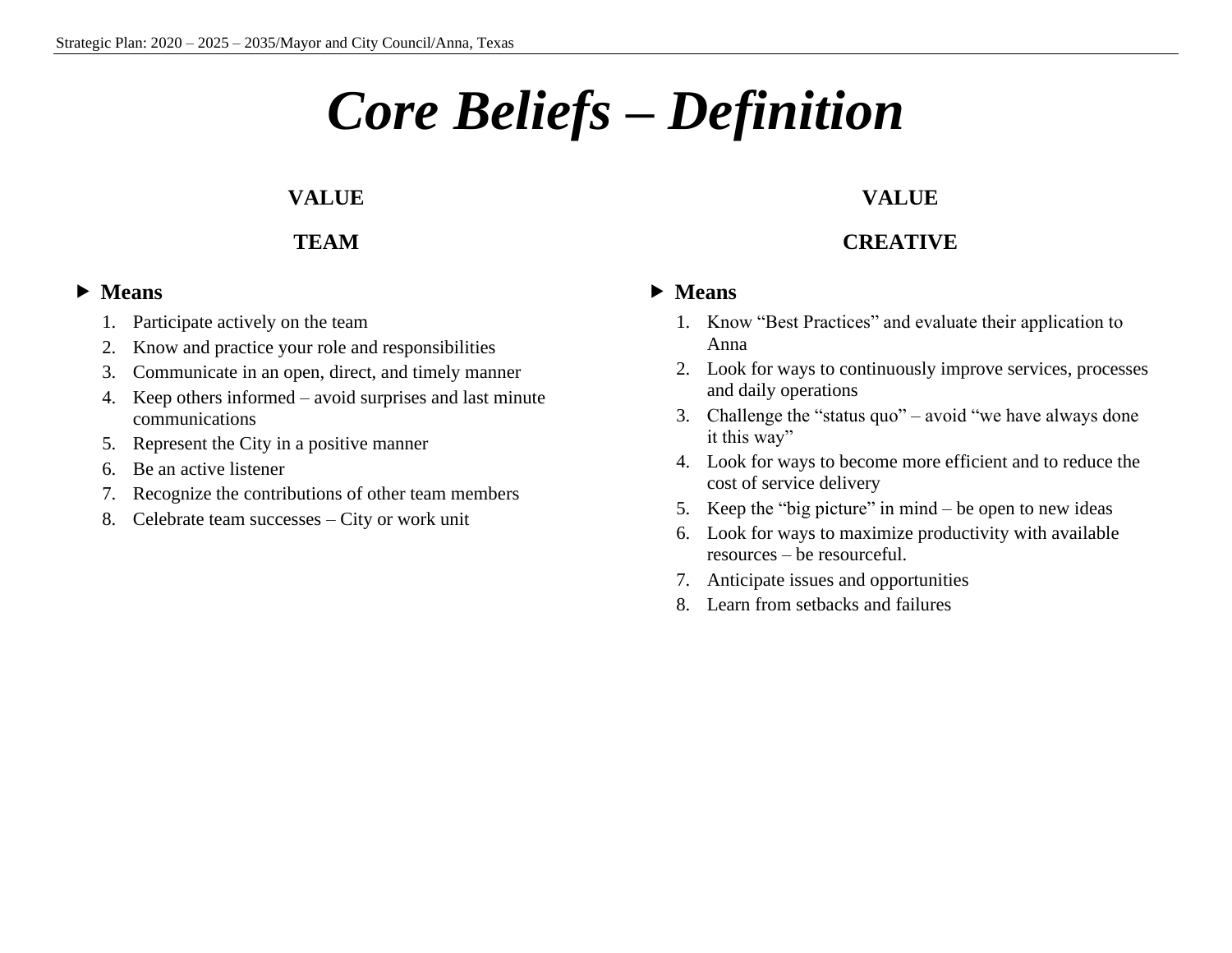#### **VALUE**

#### **ACTION**

#### **Means**

- 1. Provide a timely acknowledgement and response
- 2. Complete the task on time and within the budget
- 3. Measure your performance outcomes and use to improve performance
- 4. Do the right job right the first time
- 5. Provide a 24 hour response to an inquiry
- 6. Anticipate and look for solutions of problems.
- 7. Take the initiative
- 8. Act with a sense of urgency

#### **VALUE**

#### **RESPONSIBILITY**

- 1. Deliver on your promises and commitments
- 2. Act with honesty and integrity
- 3. Be accountable for your actions, decisions and the results
- 4. Act in a professional manner
- 5. Take ownership of the task
- 6. If you say that you will do it, do it
- 7. Dress in a professional manner
- 8. Have a positive, can do attitude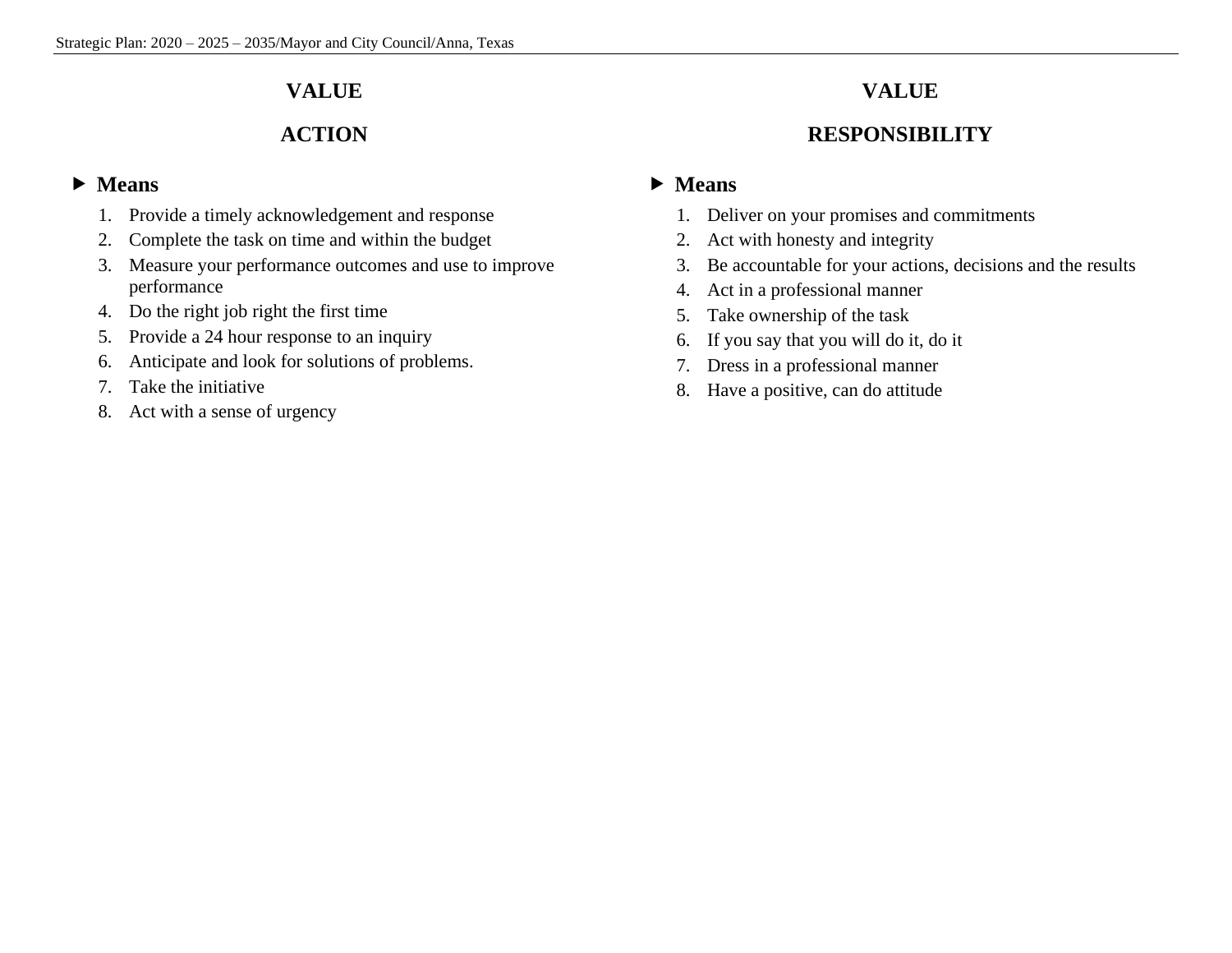#### **VALUE**

#### **EXCELLENCE**

#### **Means**

- 1. Develop your knowledge and skillsets
- 2. Seek training and professional development activities
- 3. Develop work plans based upon the Strategic and Master plans
- 4. Define goals and performance standard
- 5. Deliver results beyond expectations go the extra mile
- 6. Exceed expectations
- 7. Develop plans for personal improvement
- 8. Showcase performance excellence and achievements

#### **VALUE**

#### **SERVE**

- 1. Listen to our neighbor striving to understand their concerns, our issues
- 2. Look for ways to say "yes" and help our
- 3. If "no" is the answer, take time to explain your decisions and actions
- 4. Be engaged and present in the community
- 5. Have passion for public service and your job
- 6. Provide a timely follow up
- 7. Be courteous and polite
- 8. Act with caring and compassion for your neighbor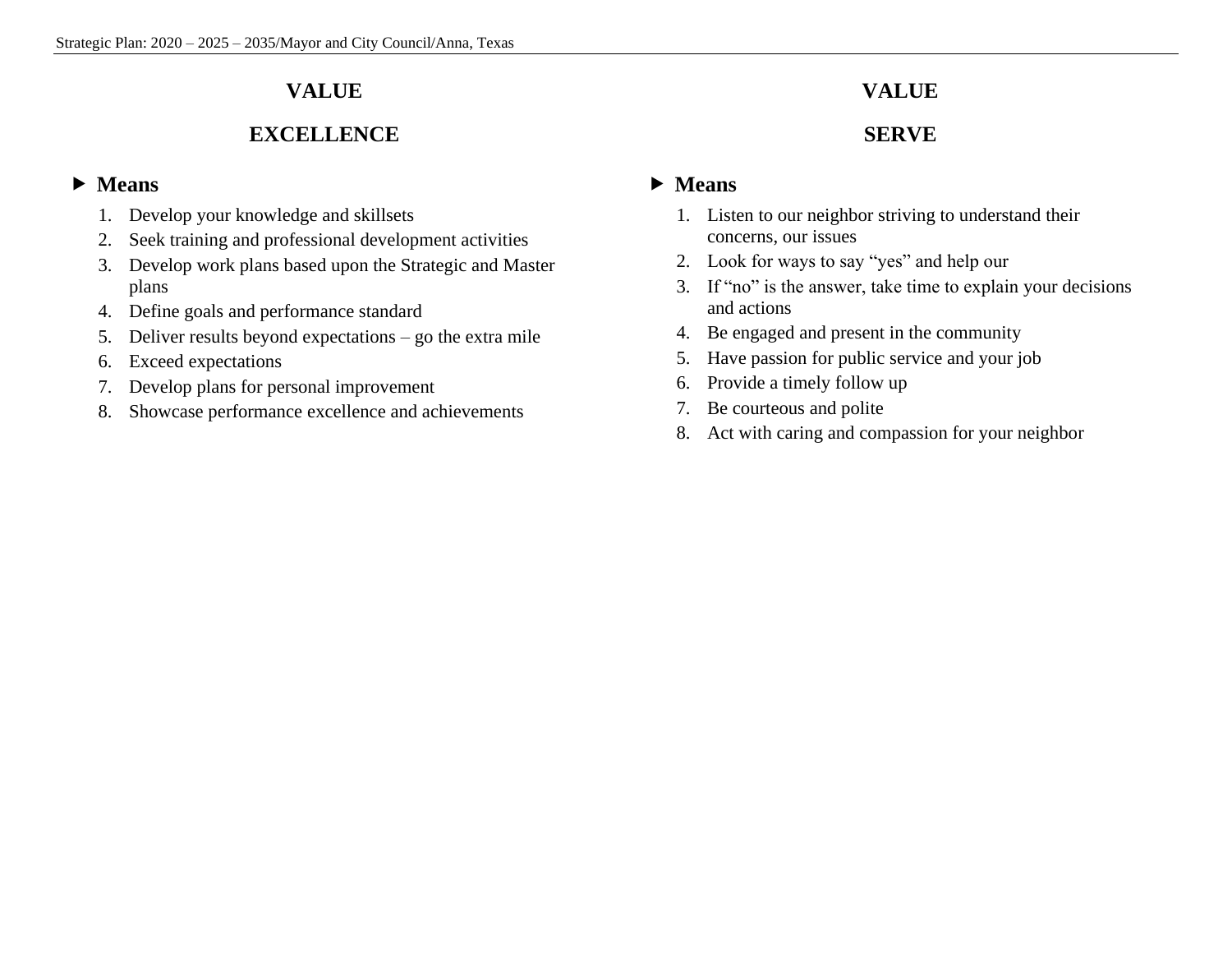# **CITY OF ANNA PLAN FOR 2020 – 2025**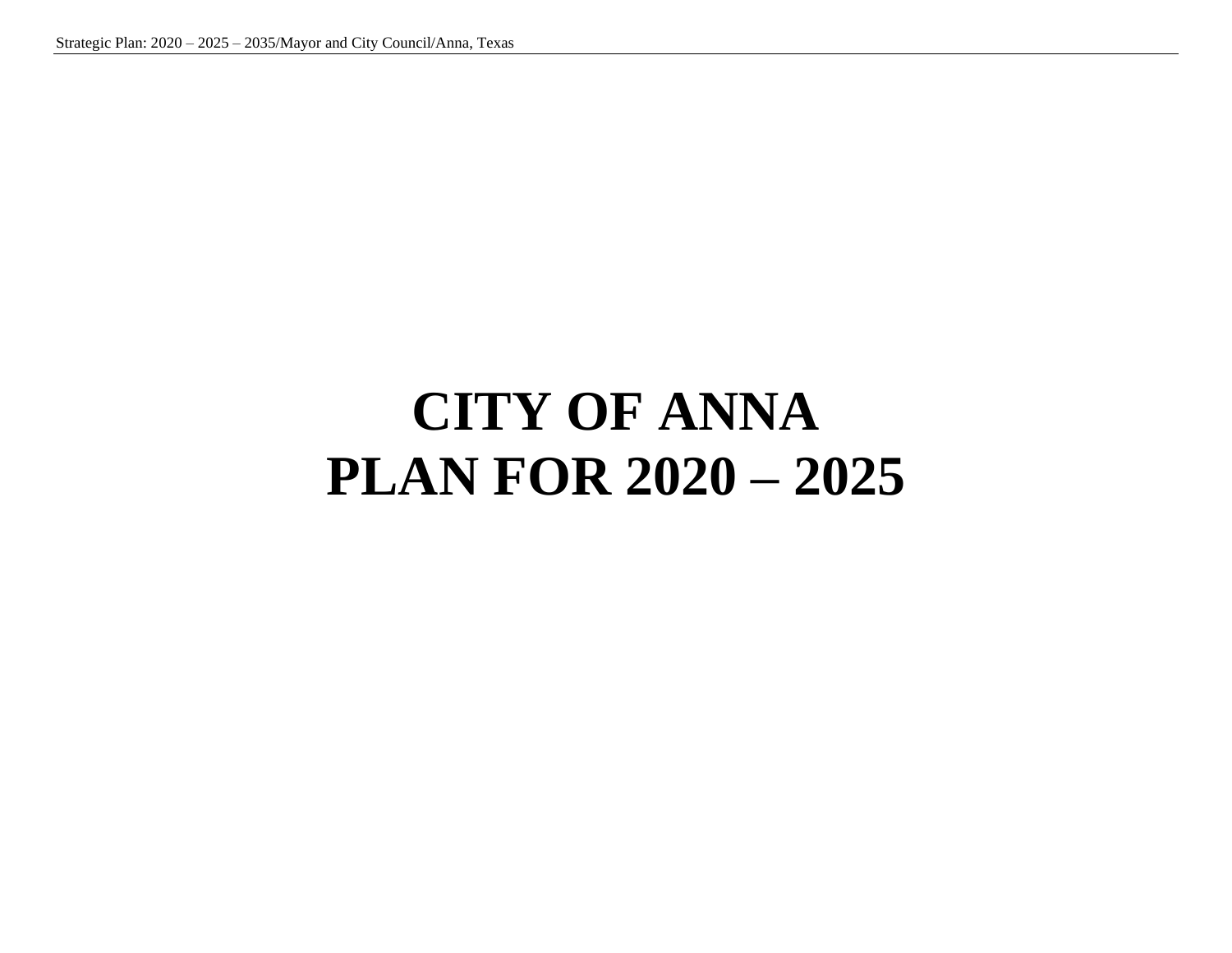### *City of Anna Goals for 2025*

**GROWING ANNA ECONOMY**

**ANNA – GREAT PLACE TO LIVE**

**SUSTAINABLE ANNA COMMUNITY THROUGH PLANNED MANAGED GROWTH**

**HIGH PERFORMING PROFESSIONAL CITY**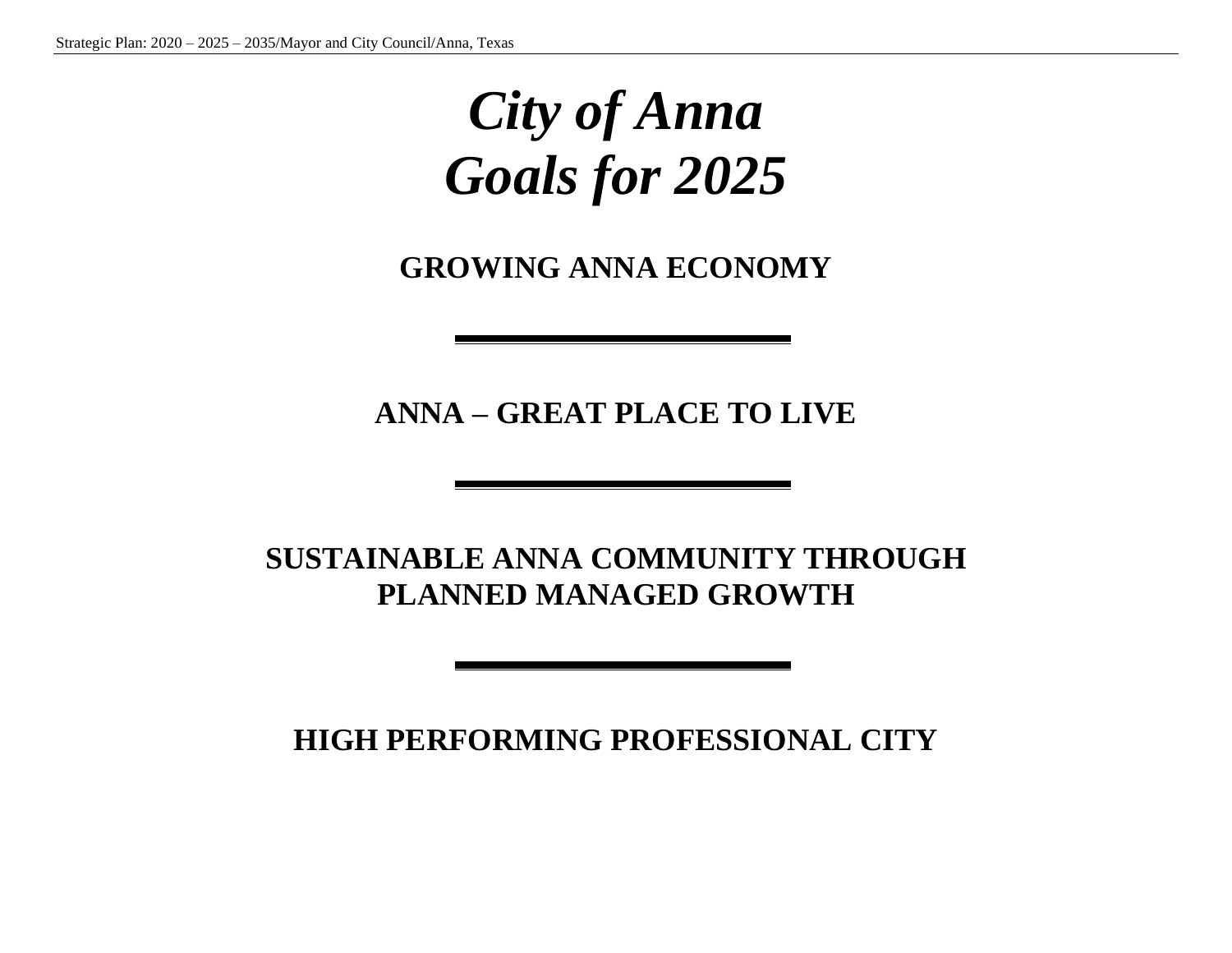### **Goal 1 Growing Anna Economy**

#### **OBJECTIVES**

- 1. Maintain and enhance an effective economic development organization that markets Anna, finds prospects, and closes the deal
- 2. Expand the commercial tax base
- 3. Provide more jobs for neighbors
- 4. Develop parcels along U.S. 75 with viable businesses
- 5. Have a built-out Business Park
- 6. Have expanded medical and healthcare services, including Clinic and Outpatient Surgical Center(s)
- 7. Expand retail, restaurant and entertainment businesses

#### **VALUE TO NEIGHBORS**

- 1. Jobs for neighbors
- 2. Ability to work near home freer personal and family time
- 3. Anna reputation as "business-friendly"
- 4. Protection of property values
- 5. Creating a "sense of business place"
- 6. Convenience for eating and shopping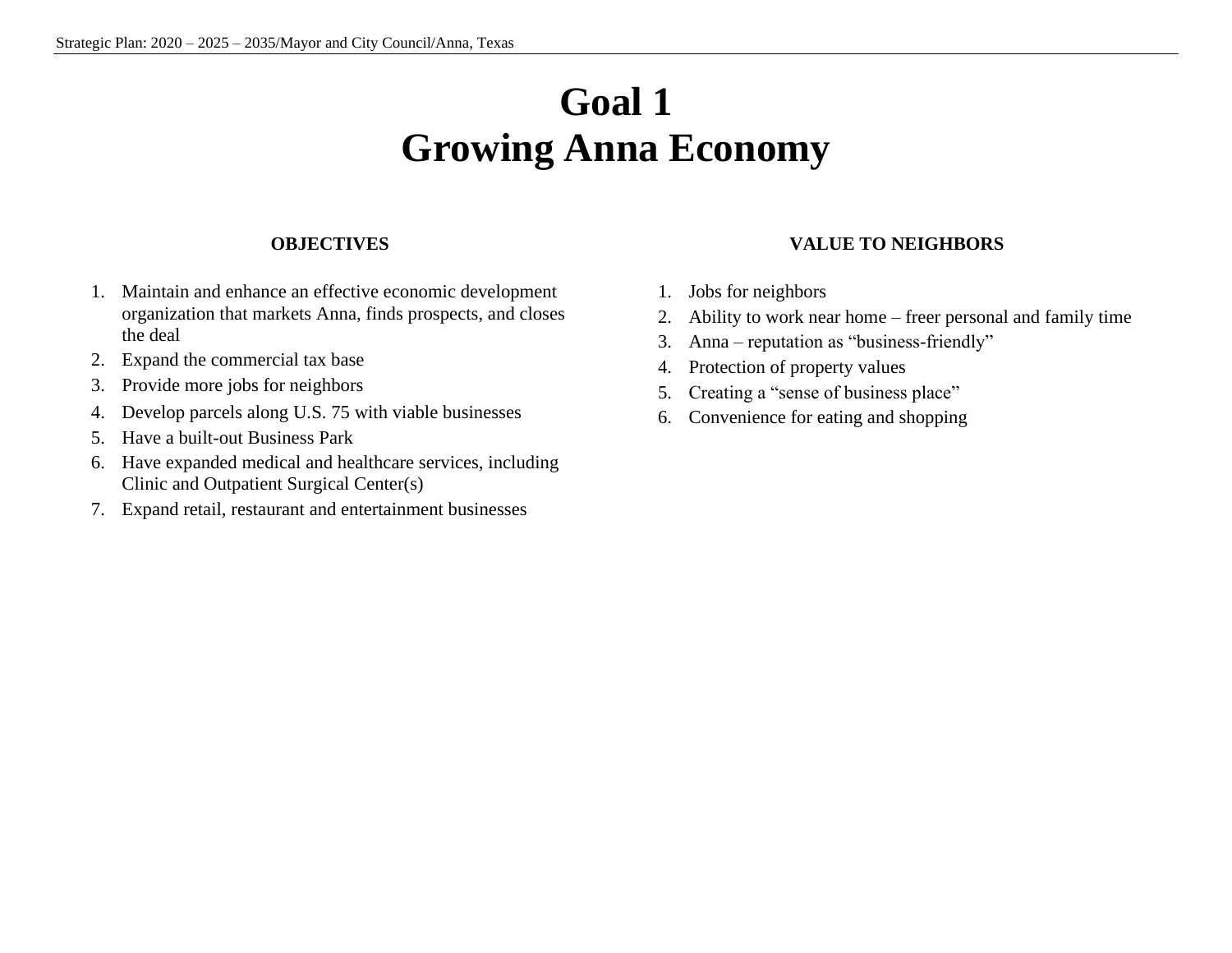#### **SHORT-TERM CHALLENGES AND OPPORTUNITIES**

- 1. Developing the corridor Highway 455 interchange and U.S.75
- 2. Partnering with the business community and community organizations for economic expansion
- 3. Land available for business development and strategic acquisition
- 4. Funding mechanism for economic development
- 5. Helping small businesses to thrive with COVID-19, high rental rates and the "Amazon" effect
- 6. Finding tenants for the Business Park
- 7. Strengthening the perception that Anna is "open for business"
- 8. Having additional Economic Development staff

#### **LONG-TERM CHALLENGES AND OPPORTUNITIES**

- 1. Expanding the Anna brand through an effective marketing program
- 2. Developing sport tourism and facilities
- 3. Getting Anna on the "radar screens" of restaurants and retail businesses
- 4. Defining the role of the Chamber of Commerce focusing on business retention and growth
- 5. Tapping the potential medical and healthcare business development
- 6. Competition from nearby communities for businesses
- 7. Having City fees comparable to other cities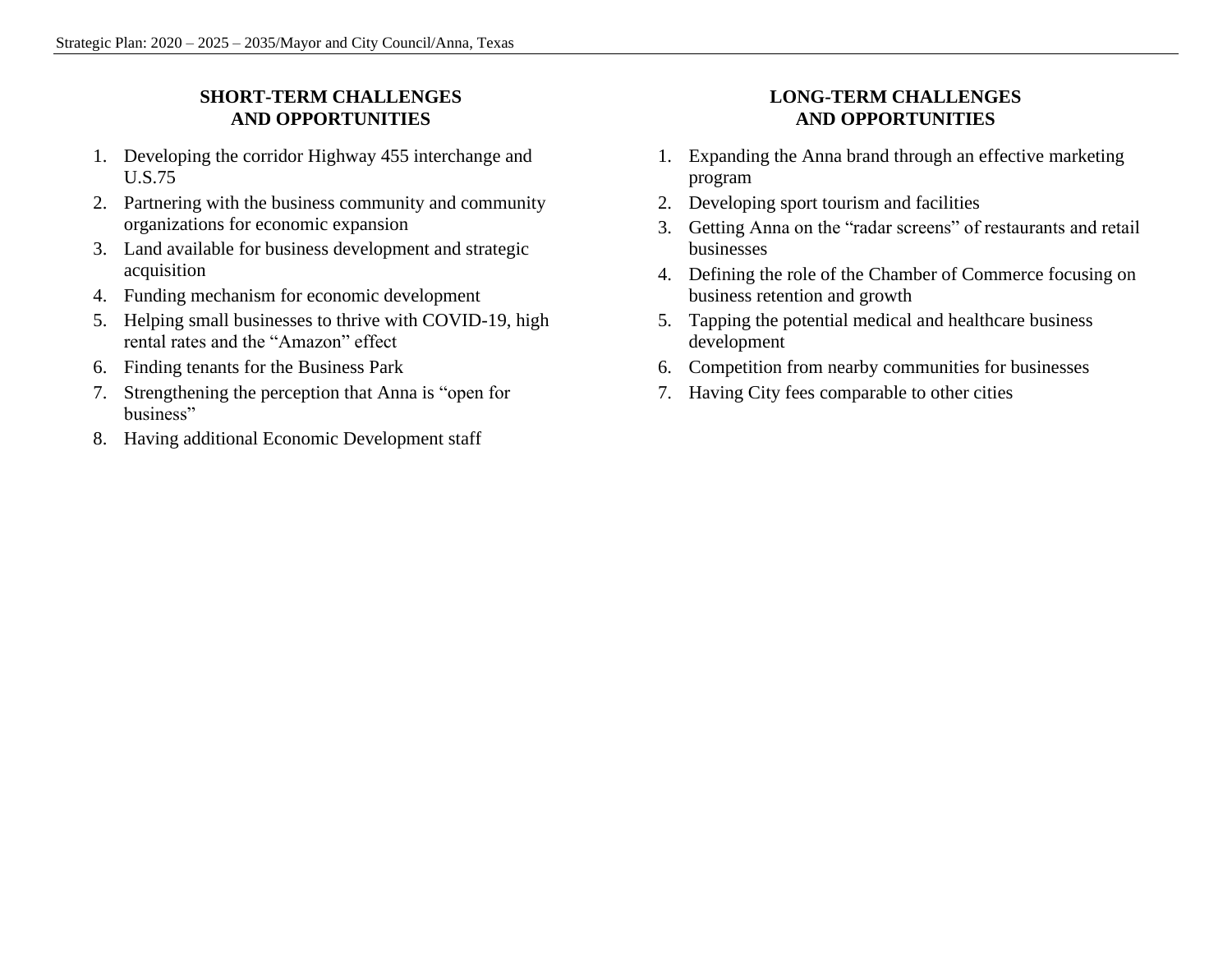#### **POLICY ACTIONS 2020 – 2021**

- 1. Restaurants and Entertainment Attraction | High Priority Strategy: Direction and City Actions
- 2. Small Business Support/Assistance High Priority Program: Grants, Direction



- 3. Business Park Activation: Marketing and | High Priority Business Recruitment
	-
- 4. Economic Development Incentives: Policy Direction and Funding
- 5. Collin Community College Campus Development: Location
- 6. Chamber of Commerce: Revised Mission

#### **MANAGEMENT ACTIONS 2020 – 2021**

- 1. Medical Campus Business Development: Top Priority Next Steps
	- a. Surgery Center
	- b. Emergency Room
	- c. Medical Offices
- 2. Economic Development Strategic Plan: Top Priority Adoption
- 3. Highway  $455/U$ . S. 75 Four Corner High Priority Activation
- 4. Clean Up Site (Holiday Inn Express Site): Direction and Funding
- 5. Breakfast Place Development: Next Steps
- 6. City/EDC Branding and Marketing Program: Direction and Development

#### **MANAGEMENT IN PROGRESS 2020 – 2021**

- 1. Trade Shows/Marketing Materials
- 2. Community Resource Guide: Update
- 3. Economic Development Website/Search Engine Optimization: Expansion
- 4. Development Forum Event
- 5. Land and Property Database: Development
- 6. International Economic Development Awards
- 7. Annual Business Appreciation Event
- 8. Targeted Businesses Analysis

#### **ON THE HORIZON 2021 – 2025**

- 1. Weekend Destination Plan: Report, Direction and Funding
- 2. Project Movie Theater
- 3. Community Destination Plan/Strategy: Direction and Development
- 4. Major Sports Complex Development: Report, Direction, and City Actions
- 5. Sports Tourism Strategy: Link to Parks Master Plan
- 6. Hotel Development: Marketing and Business Recruitment
- 7. Wal-Mart Outparcel Development: Marketing and Development Agreements
- 8. Warehouse/Distribution Center Attraction Strategy: Goals, Direction, and City Actions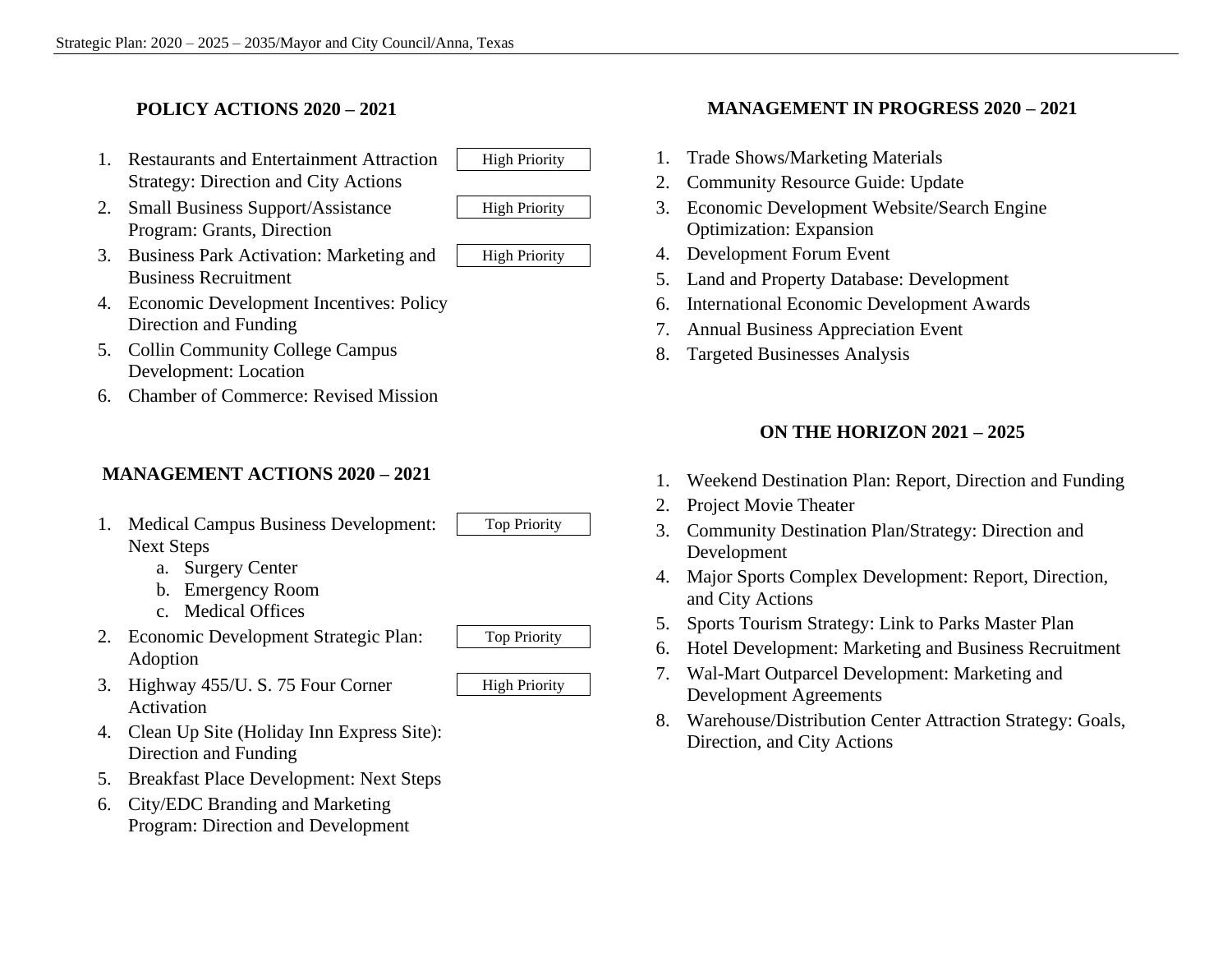### **Goal 2 Anna – Great Place to Live**

#### **OBJECTIVES**

- 1. Develop a new City Library
- 2. Increase the number of "family-oriented" restaurants
- 3. Develop a major Community/Recreation Center
- 4. Maintain a safe community people feeling safe and secure
- 5. Increase the number of sports/athletic fields
- 6. Expand community festivals and events with a feeling of community pride
- 7. Have strong partnerships among the City, the Schools, and community organizations
- 8. Have attractive gateways and entrances that are distinctive for Anna

#### **VALUE TO NEIGHBORS**

- 1. Convenience no need to leave Anna to shop or eat
- 2. Feeling safe and secure
- 3. Leisure activities for all within Anna
- 4. Easily access parks with a variety of venues
- 5. Recreational and leisure choices within Anna
- 6. Support for a health and active lifestyle
- 7. More reasons to stay living in Anna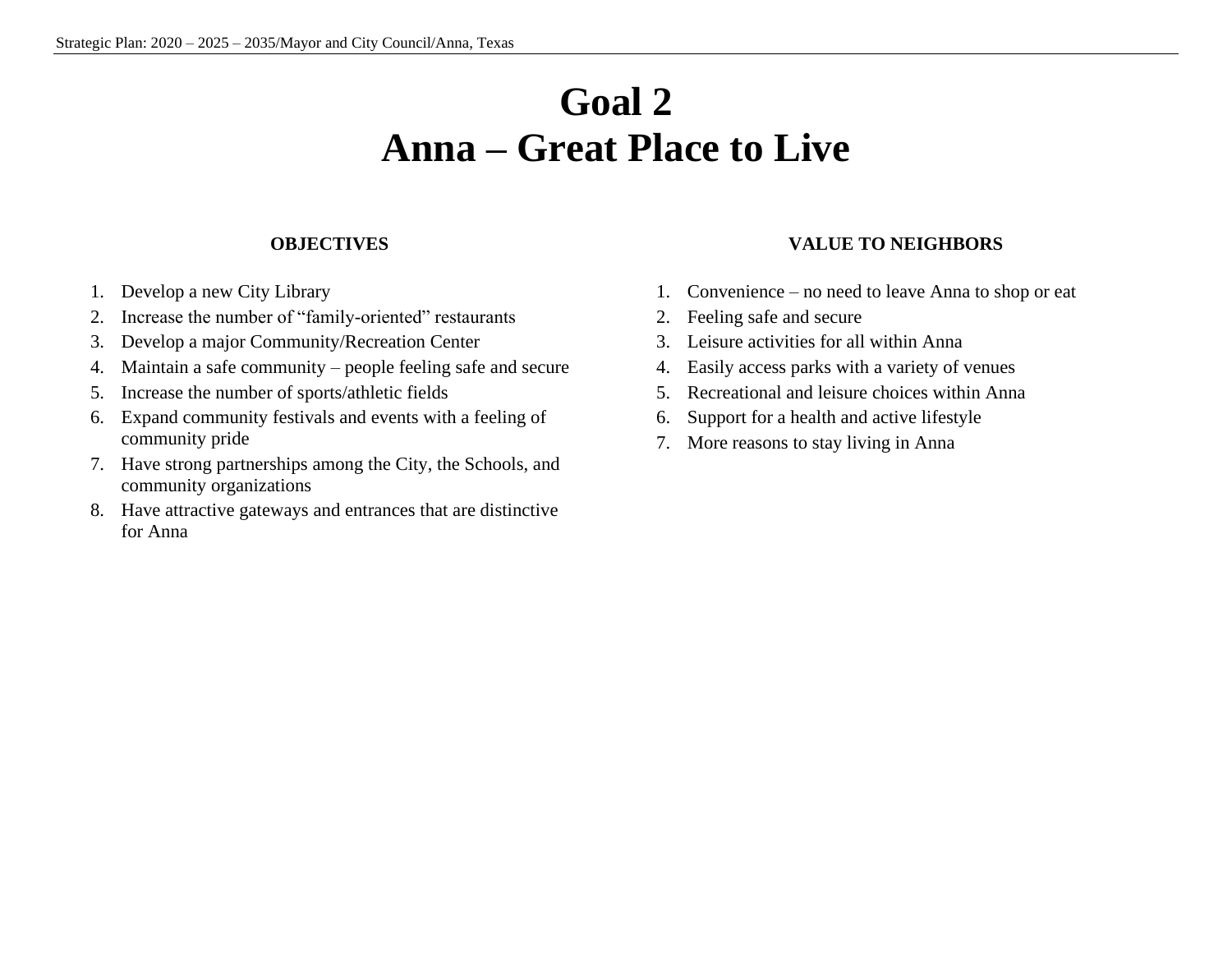#### **SHORT-TERM CHALLENGES AND OPPORTUNITIES**

- 1. Funding for new recreational facilities development
- 2. Need for a Library/Community/Learning Resource Center
- 3. Creating a more attractive, beautiful community
- 4. Developing and funding athletic fields recreational uses, competition, and tournaments
- 5. Lack of retail stores must shop outside of Anna
- 6. Funding for the operations and maintenance of recreational facilities and parks
- 7. Developing and funding trails within Anna and connecting to community destinations, including lighting and safety markers

#### **LONG-TERM CHALLENGES AND OPPORTUNITIES**

- 1. Lack of family-oriented restaurants in Anna
- 2. Expanding and funding community policing activities involving the community to create a safe Anna community
- 3. Competition between recreational and competitive sports for fields and practice space
- 4. Staffing and funding for recreational programs and activities
- 5. Defining the City's role and funding for community events and festivals
- 6. Developing neighborhood parks run by the HOA
- 7. Working with community organizations and the faith community to create a better Anna community
- 8. Increasing demands for trails linking community destinations
- 9. Working with developers on agreements regarding neighborhood parks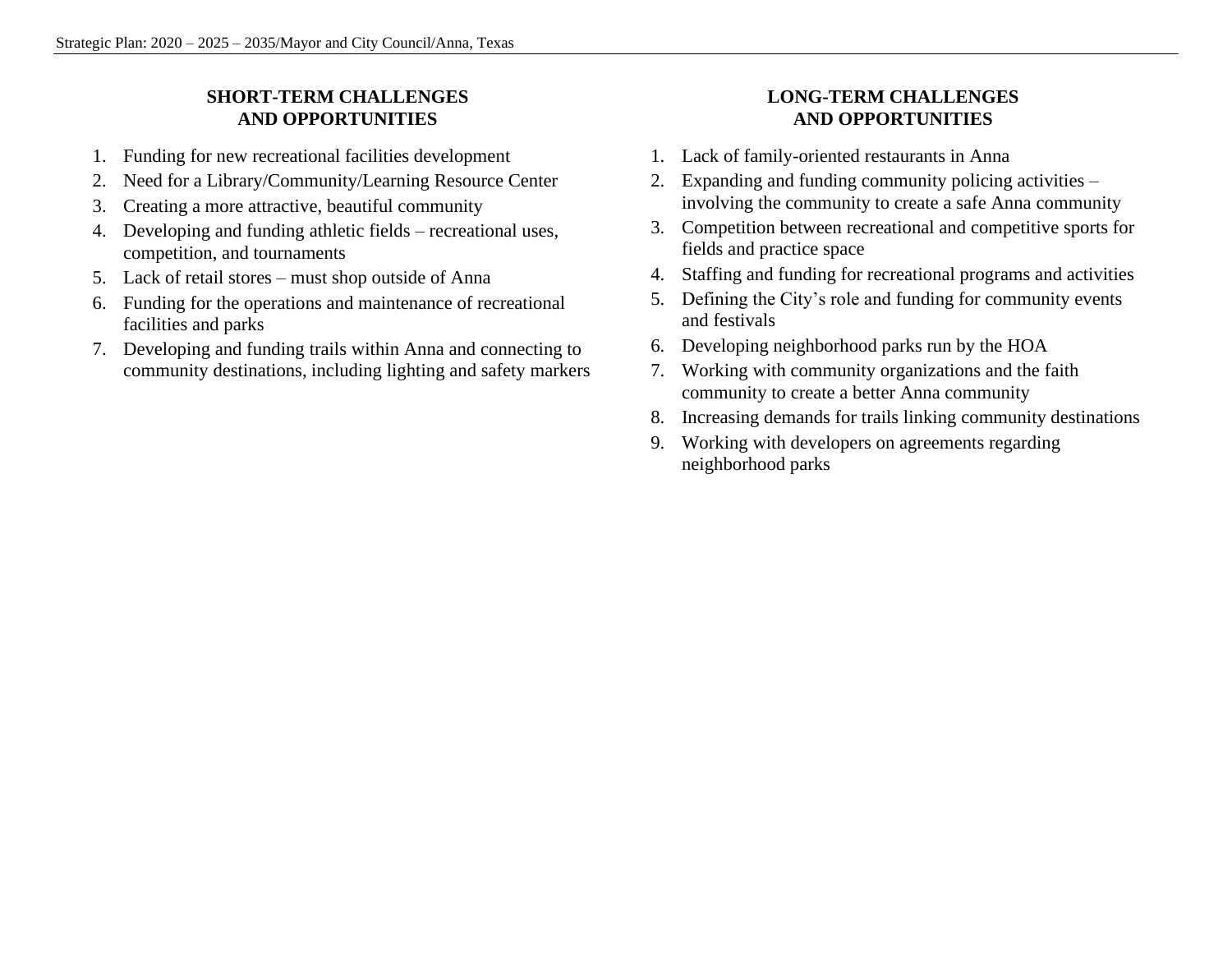#### **POLICY ACTIONS 2020 – 2021**

- 1. Library/Community Resource Top Priority Center/Learning Center: Direction and Next Steps
	-
- 2. Outdoor Sports Complex/Sports Fields High Priority Development: Direction, Plan and Funding



3. Indoor Community/Recreation Center: | High Priority Direction and Next Steps



- 4. Recreation Programs/Activities Expansion Service Level: Service Direction and Funding
- 5. Youth Programs/Activities/Partnerships: Assessment, Report, Direction and Funding

#### **MANAGEMENT ACTIONS 2020 – 2021**

- 1. Green Ribbon Project Median Top Priority Beautification: Advocacy, TxDOT Review and TxDOT Construction
- 2. Code Compliance Expansion: Report, Top Priority Direction and Funding (Additional Code Officer)
- 3. Tall Grass/Weeds and Mowing Services: | High Priority Code Compliance Direction and Funding
- 4. Neighborhood Parks Agreements Comprehensive Review – Existing and Future: Direction

#### **MANAGEMENT ACTIONS 2020 – 2021 (continued)**

- 5. Neighborhood Policing: Report, Direction and Funding
- 6. Rules and Regulations for Ballfields: Direction
- 7. Park Ordinances Procedures and Processes: Update
- 8. Slayter Creek Park Improvements: Direction and Funding (Concession Stand and Splash Pad)

#### **MANAGEMENT IN PROGRESS 2020 – 2021**

- 1. Neighborhood/Business Crime Watch Program
- 2. Rental Inspection Program: Implementation
- 3. International Property Maintenance Code: Revision
- 4. Train Depot Facility Use Agreement
- 5. All City Parks Assessment: Report
- 6. Community Races at Parks
- 7. Movies in the Park
- 8. Push Cars and Little Libraries in Parks (Anna ISD Project)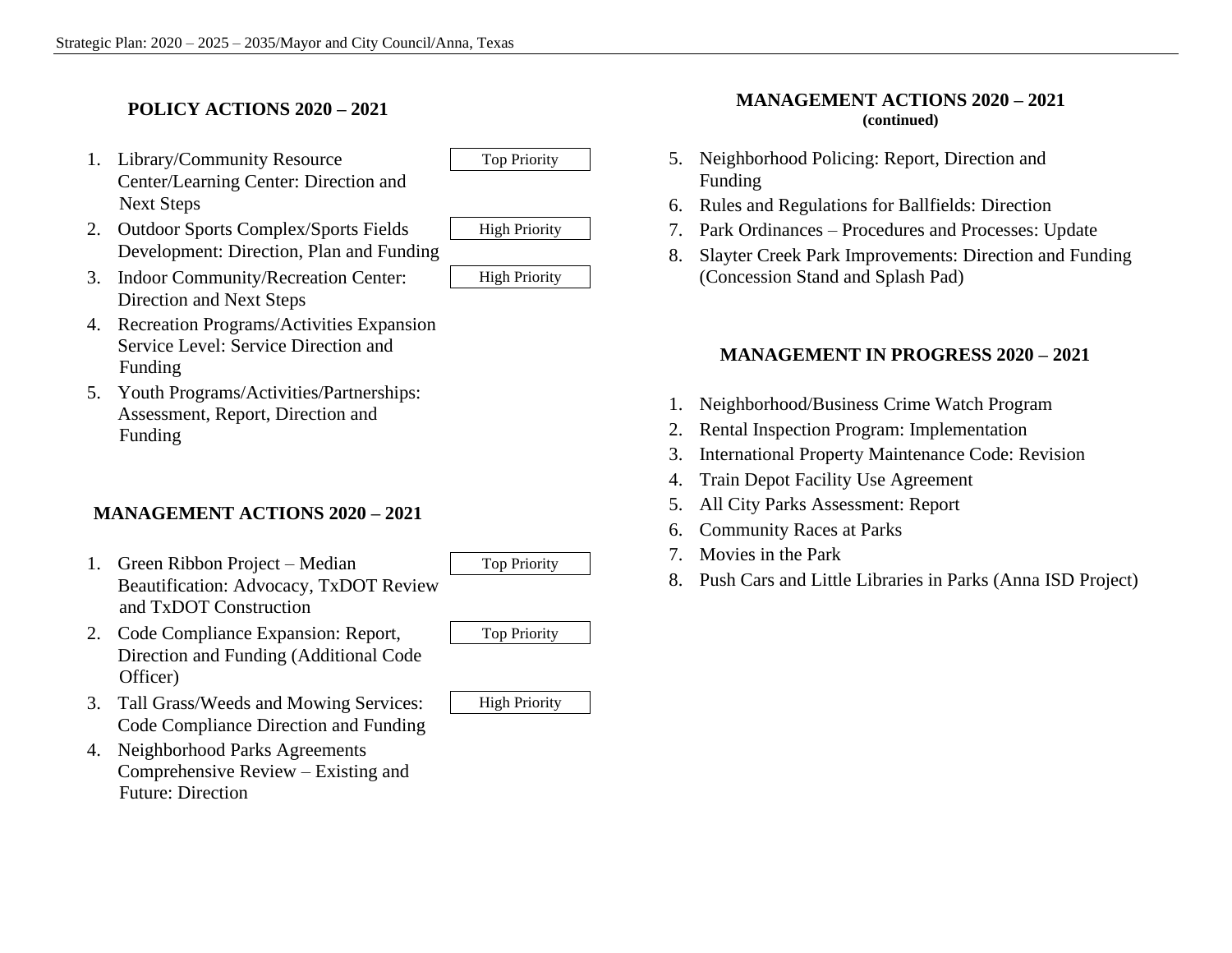#### **MAJOR PROJECTS 2020 – 2021**

- 1. Sidewalk Repair Projects
	- a. Slayter Creek
	- b. Natural Springs
- 2. Johnson Park Renovation Project
	- Bid
	- Begin Construction
- 3. Train Relocation: Completion

#### **ON THE HORIZON 2021 – 2025**

- 1. Police Chaplain Program: Development
- 2. Sherley Heritage Park Infrastructure Beautification
- 3. Crime Reduction Action Plan: Report, Direction and Funding (including Crime-Free Multi-Family Housing Program: Direction and Funding)
- 4. Entrances/Gateways Plan: Direction, Development, and Funding
- 5. Community Events/Festivals Enhancement/Expansion: Direction, City Role, and Funding

#### **ON THE HORIZON 2021 – 2025**

- 6. Recreation Department: Report, Direction and Funding
- 7. "Keep Anna Beautiful Program": Direction, Development, and Funding Accredited
- 8. Senior Center: Direction and Funding Mechanism
- 9. Natatorium/Swimming Complex: Partners, Direction and City Actions
- 10. Short-Term Rental Ordinance: Direction and Adoption
- 11. Property Maintenance Program Expansion: Direction and Funding (Workshops, Equipment and Tool Rental, Neighborhood Grants, etc.)
- 12. Health and Environmental Services Programs Expansion: Direction and Funding, "BIG" Event, Education on Littering, Waste Reduction, Disposal of Hazardous Household Waste, etc.)
- 13. Collin McKinney House and Statue: Location, Direction and City Actions
- 14. Library Services Short Term: Direction and Funding
- 15. Concerts in the Park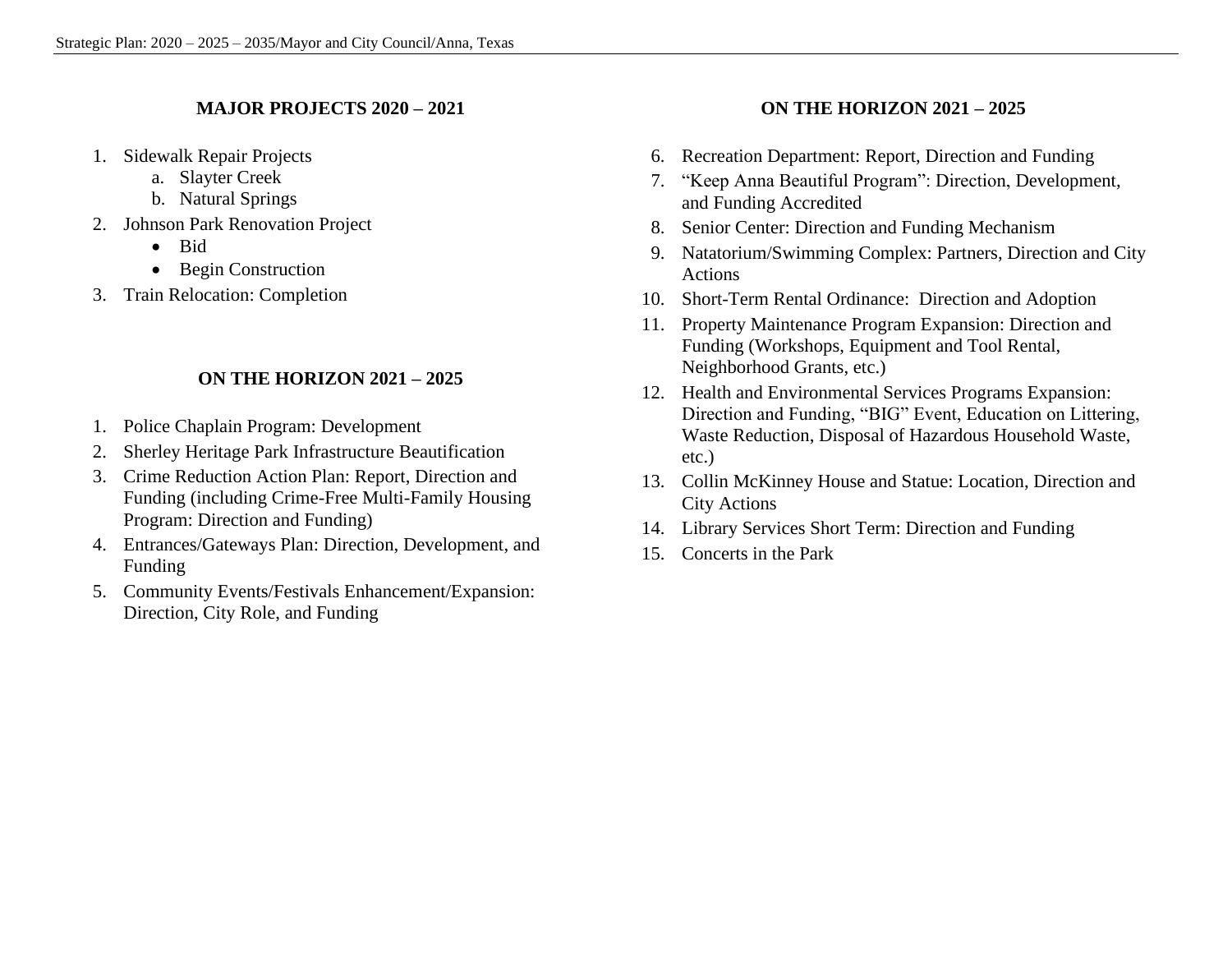### **Goal 3 Sustainable Anna Community Through Planned Managed Growth**

#### **OBJECTIVES**

- 1. Manage residential growth
- 2. Have growth paying for growth
- 3. Develop and use City infrastructure master plans to support growth
- 4. Have buildings and homes complying with City codes and development regulations
- 5. Develop Downtown Anna a community destination
- 6. Have new buildings and homes that are attractive and using the appropriate building materials and meeting City's architectural standards
- 7. Develop City infrastructure to support a growing community
- 8. Have a diverse range of housing choices available in Anna
- **VALUE TO NEIGHBORS**
- 1. Quality housing choices
- 2. Anna with a real Downtown a destination for our community and our guests
- 3. Protection of property values
- 4. City planning for, and investing in, future infrastructure
- 5. Easy connectivity and mobility within Anna and to metro area
- 6. Pride in a beautiful community
- 7. Clean and attractive community
- 8. Defining "sustainability" and how it applies to Anna
- 9. Developing/redeveloping Anna downtown into a "true" downtown
- 10. Managing and supporting growth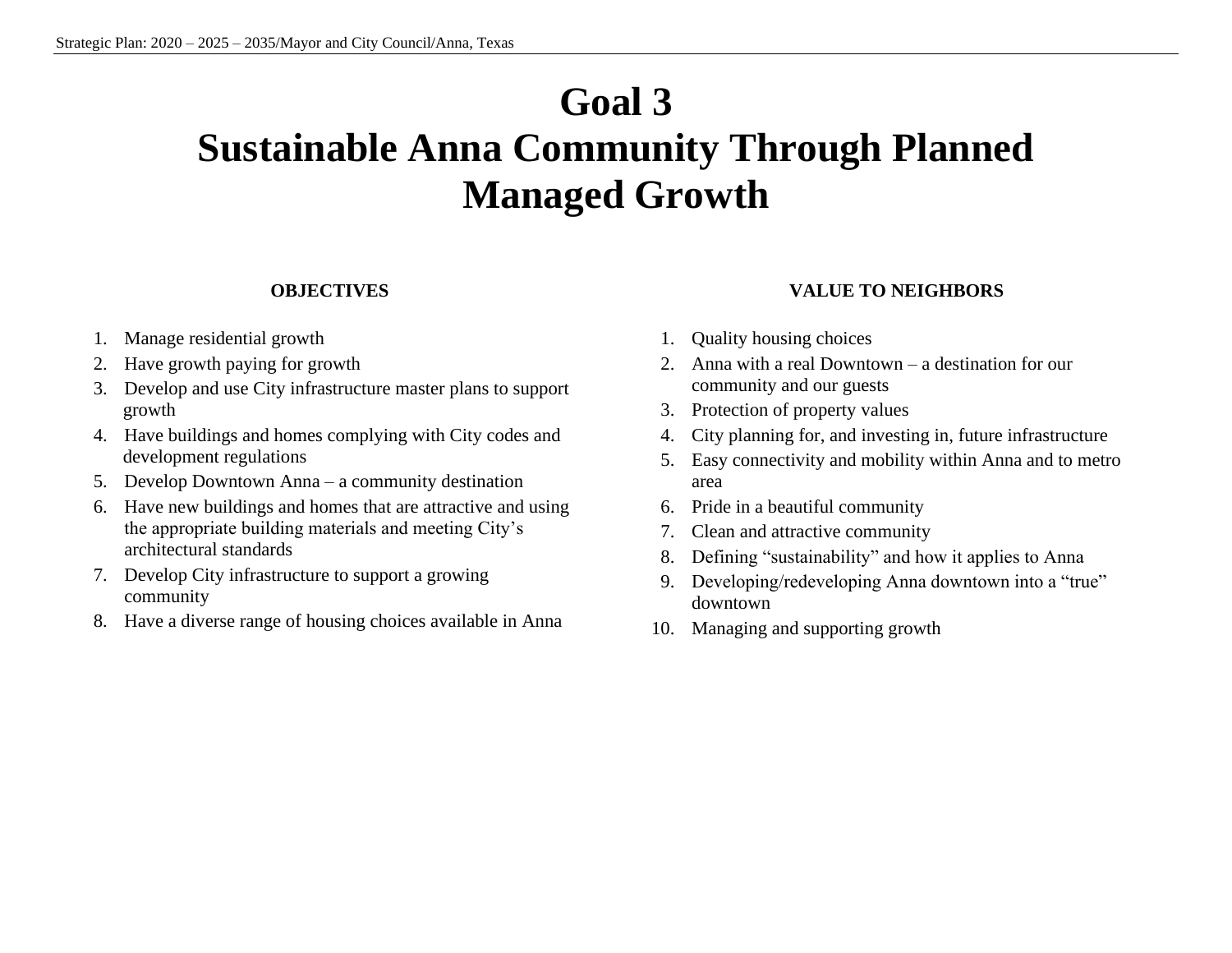#### **SHORT-TERM CHALLENGES AND OPPORTUNITIES**

- 1. Changing the tax base balance between residential growth and business growth  $-90/10$  to  $70/30$
- 2. Diversifying housing options within Anna
- 3. Managing and support growth guided by the Comprehensive Plan, the Capital Improvement Plan/Program and Master Parks
- 4. Working with TxDOT and Collin County
- 5. Preserving and developing Anna downtown a special place and community destination
- 6. Expanding east-west/north-south mobility connectivity within Anna

#### **LONG-TERM CHALLENGES AND OPPORTUNITIES**

- 1. Maintaining and enhancing the relationship and partnership with Anna Independent School District
- 2. Extending utilities in partnership with AISD and to the surrounding area for development
- 3. Adjusting utility rates to fund utility infrastructure
- 4. Reinvesting in/reinventing older neighborhoods
- 5. Having new developments adding value to the community
- 6. Funding for roads and highways
- 7. Assuring adequate and quality water supply for the future working with other water agencies
- 8. Funding for City facilities and infrastructure to support growth through a Capital Improvement Plan/Program
- 9. Responding to economic uncertainty and future economic recession impacting residential and commercial development
- 10. Developing basic community information technology infrastructure for our neighbors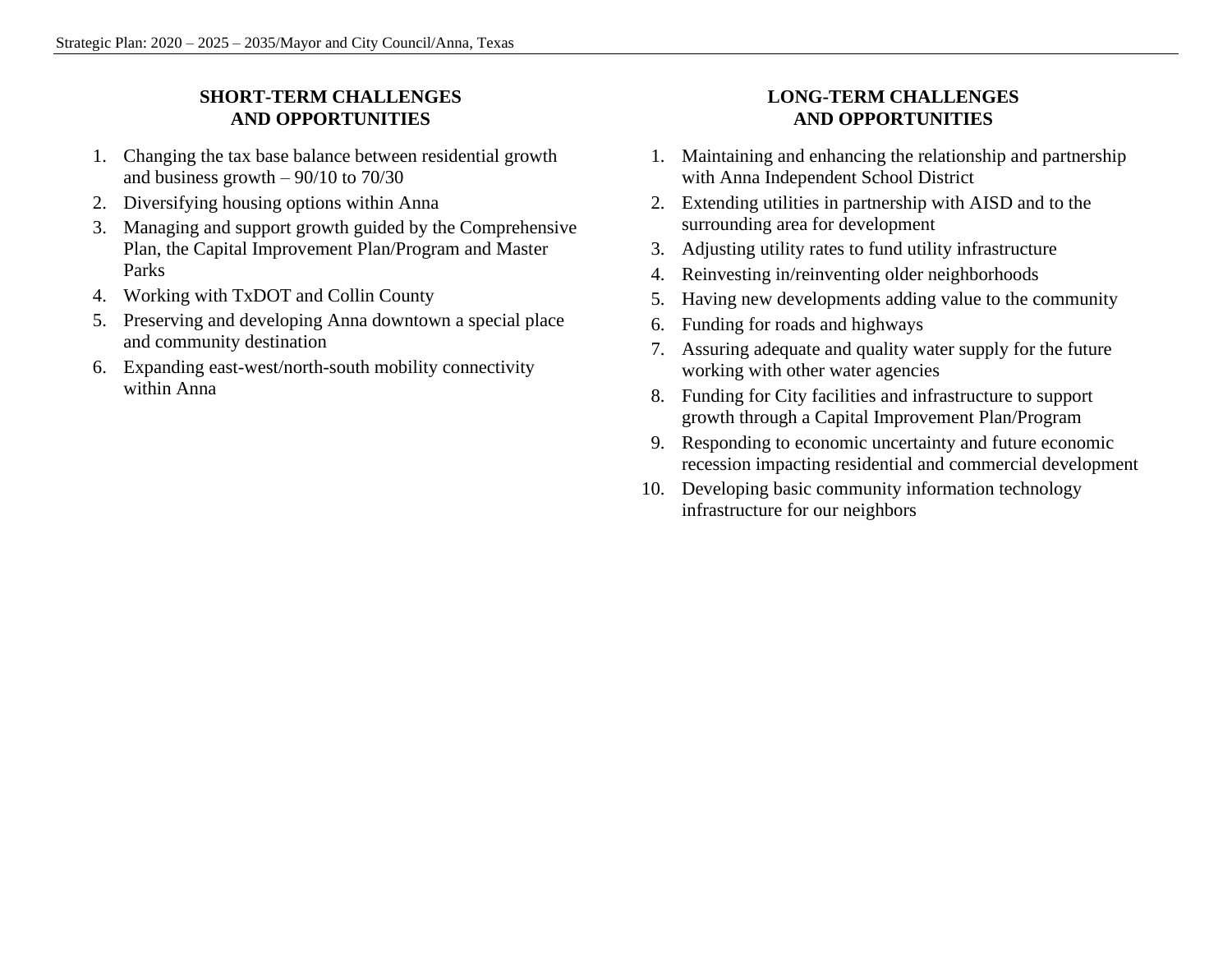#### **POLICY ACTIONS 2020 – 2021**

- 1. Downtown Master Plan: Development Top Priority and Adoption
- 2. Comprehensive Plan: Development Top Priority and Adoption
- 3. Parks, Trails and Open Spaces Master Top Priority Plan: Development and Adoption
- 4. Utility Rates: Study and Direction High Policy
- 5. Ferguson Road Extension Design: Direction and Funding

#### **MANAGEMENT ACTIONS 2020 – 2021**

- 1. Road Development: Review, Project Top Priority Priority, ROW Acquisition and Direction
- 2. City-Owned Land Inventory: Direction on High Priority Sale or Use
- 3. Development Fees: Market Analysis, Report | High Policy and Direction
- 4. Long-Term Water Supply Policy/Plan: High Policy Direction and City Actions
- 5. Public Improvement District (PID) Policy: | High Policy Report, Direction and City Actions
- 6. Zoning Ordinance: Clean Up

#### **MANAGEMENT IN PROGRESS 2020 – 2021**

- 1. Zoning Maps: Implementation
- 2. SmartGov Permitting Software
- 3. Building Department Full Staffing
- 4. Water System Audit: Completion

#### **MAJOR PROJECTS 2020 – 2021**

- 1. Hackberry Elevated Storage Tank Lighting Installation
- 2. Village of Hurricane Creek Infrastructure Project
	- ROW Acquisition
	- Bid Award
	- Construction
- 3. Municipal Complex Sewer Line Relocation Project
- 4. Collin Water Pump Station: Final Scope
- 5. Hackberry Lane:
	- ROW Acquisition
	- Bid Award
	- Construction
- 6. TxDOT Traffic Signal Installation (2)
	- $\bullet$  4<sup>th</sup> Street/Highway 5
	- CR 371/376
- 7. Rosamond Parkway: Engineering Plans
- 8. Taylor Road Reconstruction:
	- Preliminary Engineering
	- Final Design (with Collin County) Submission
- 9. East Fork Trunk Sewer: Preliminary Engineering
- 10. Wastewater Treatment Plant: TCEQ Permit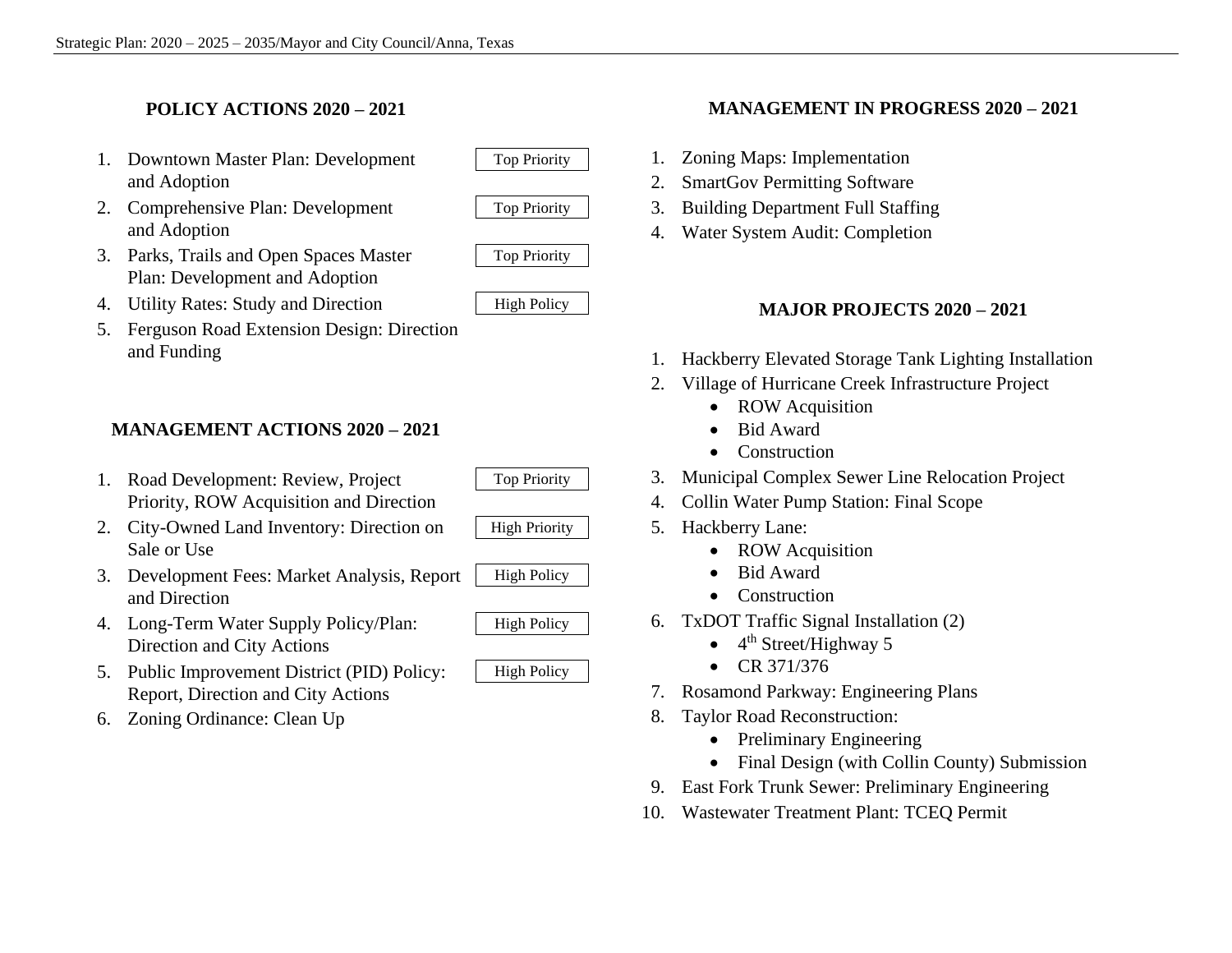#### **ON THE HORIZON 2021 – 2025**

- 1. 2021 TA Set-Aside Sidewalks: Application
- 2. Wastewater Permit Renewal Submittal
- 3. Water Board Membership: Direction
- 4. Municipal Separate Storm Sewer System (MS4: Permit and Funding [Dependent on 2020 Census]
- 5. Zoning Ordinance/Regulations: Update
- 6. Grayson Water Pump Station
- 7. Sewer Treatment vs Transport Study: Direction and Funding
- 8. New Water Tower: Direction and Funding
- 9. Schools Strategy: Goals, Key Issues, Direction and City Actions
- 10. Wayfinding Signs Program: Direction and Funding
- 11. Residential Architectural Design Standards and Manual: Direction and Development (Appearance Code)
- 12. New Fire Station (West of U.S. 75): Direction and Funding
- 13. School Site Dedication by Developers: Direction and City Actions
- 14. Historic District Designation: Direction and City Actions
- 15. Main Street Designation: Direction and City Actions
- 16. TIRZ for Downtown: Direction
- 17. SH5 Utility Relocation Project (TxDOT 2023 2035)
- 18. Subdivision Ordinance: Revision
- 19. Thoroughfare Plan: Update
- 20. Water/Waste Water Plan: Update
- 21. Grayson Pump Station: Design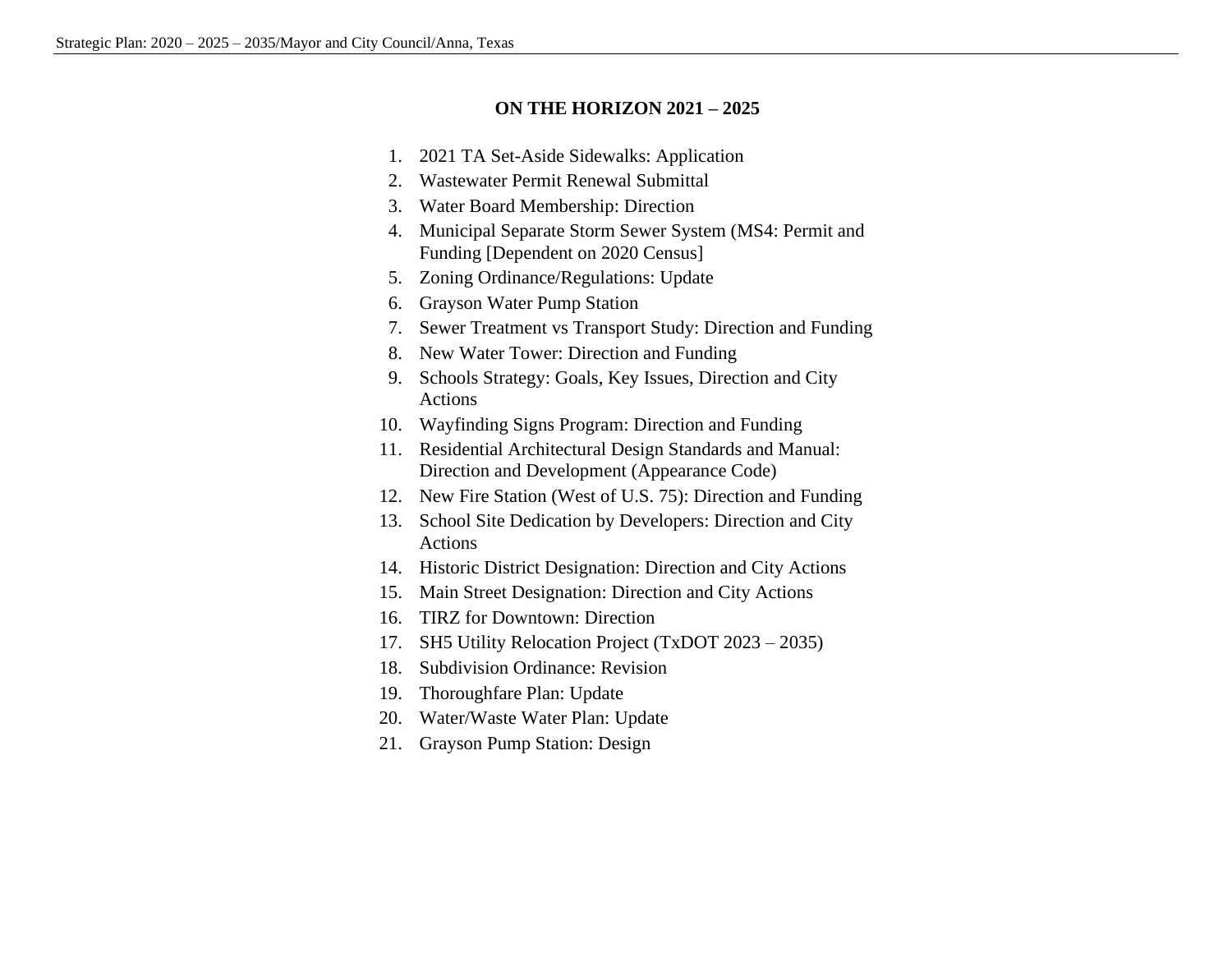### **Goal 4 High-Performing Professional City**

#### **OBJECTIVES**

- 1. Upgrade financial systems and planning processes
- 2. Hire, develop and retain a professional City workforce
- 3. Have open and transparent City government that is trusted by the neighbors
- 4. Define performance expectations/standards and have managers and employees accountable for their behaviors and actions
- 5. Develop a professional City organization culture guided by City Core Values
- 6. Institutionalize strategic planning process
- 7. Have effective ways of communicating with the community

#### **VALUE TO NEIGHBORS**

- 1. Service value for taxes and fees
- 2. Trust and confidence in City government that acts in a highly ethical manner
- 3. Timely response for a call for service emergency and nonemergency
- 4. Customer friendly services provided with a personal touch
- 5. Opportunities to provide feedback on services and City performance
- 6. Opportunities to become involved in the City's governance process
- 7. Reliable delivery of City services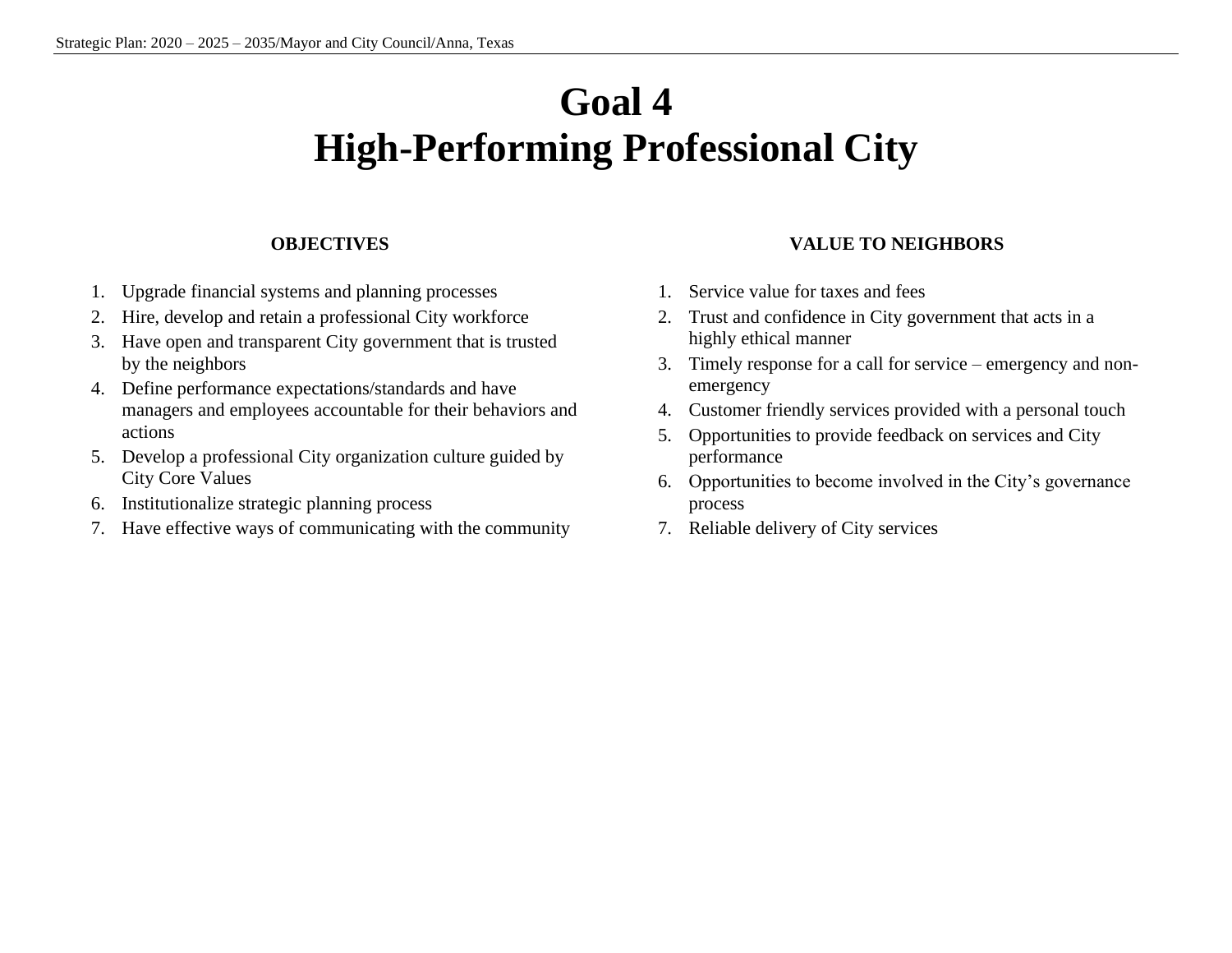#### **SHORT-TERM CHALLENGES AND OPPORTUNITIES**

- 1. Limited revenue options for the City
- 2. Keeping up with a rapidly growing community
- 3. Expanding proactive communications with the community neighbors and businesses
- 4. Completing City Hall project and enhancing work space environment
- 5. Actions by the Texas State Legislature impacting City finances and services, including tax cap
- 6. City employee compensation linked to expectations and performance standards
- 7. Rising cost of delivering City services

#### **LONG TERM-CHALLENGES AND OPPORTUNITIES**

- 1. Dependence on Collin County
- 2. Funding for training, employee development and succession planning
- 3. Funding for information technology upgrades hardware and software, including online City services and ERP
- 4. Developing modern operating systems and processes
- 5. Understanding the evolving needs of neighbors current and new
- 6. Having and funding competitive City employee benefits including disability program
- 7. Economic uncertainty impacting future growth and City finances
- 8. Streamlining the purchase order process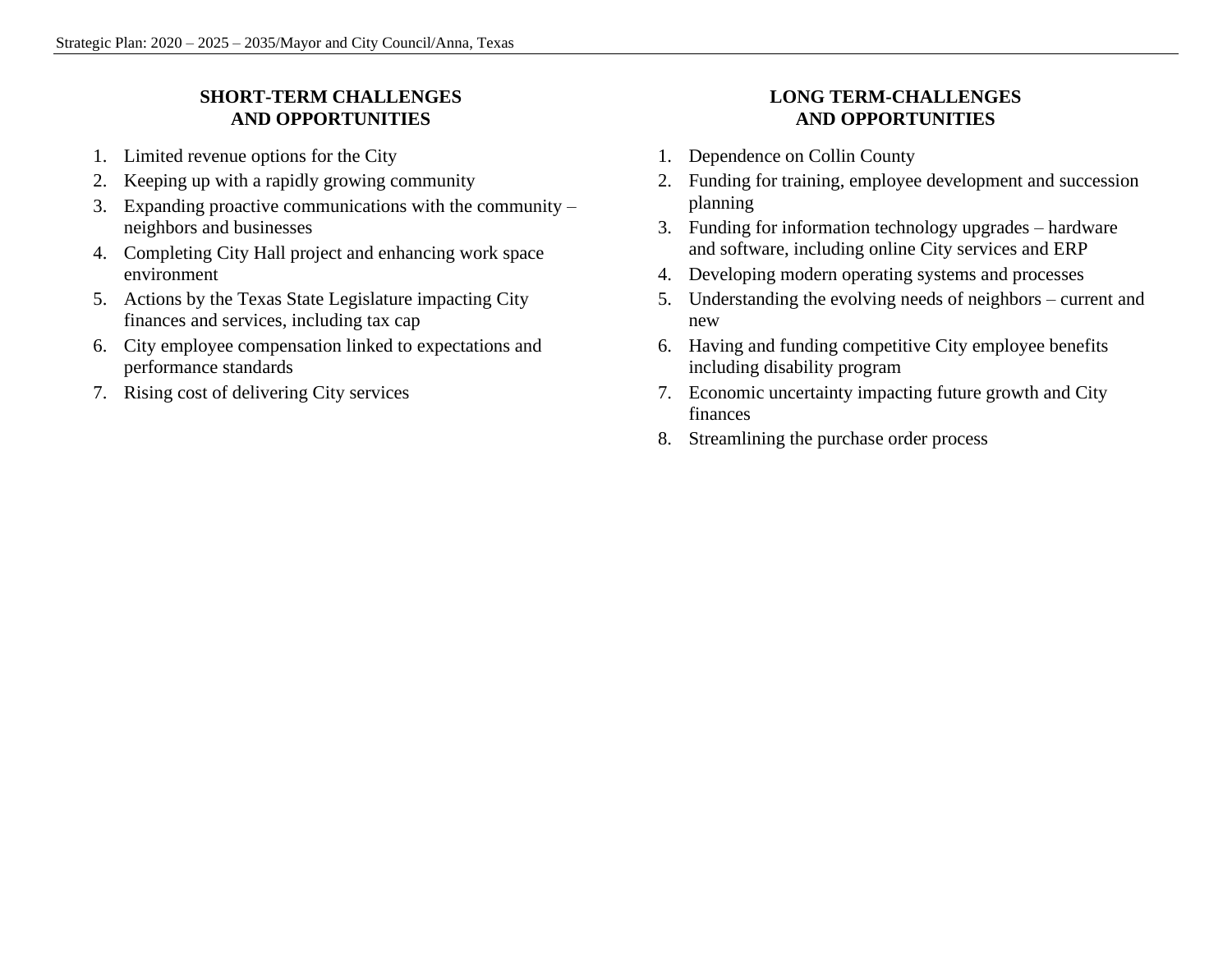#### **POLICY ACTIONS 2020 – 2021**

- 1. Bond Referendum: Project Package, Top Priority Direction and Timing
- 2. Community Investment Plan/Program: | High Priority Direction, Development and Funding Mechanism
- 3. Public Safety Services, Staffing and Equipment: Direction and Funding

#### **MANAGEMENT ACTIONS 2020 – 2021**

- 1. Five-Year Financial Plan/Model with Top Priority Projections: Development
- 2. Stormwater Utility: Report and Direction
- 3. City Contracts for Services: Direction
	- a. Solid Waste Disposal
	- b. Engineering Services
	- c. Municipal Complex Janitorial Services

| <b>Top Priority</b>  |
|----------------------|
| <b>High Priority</b> |

#### **MANAGEMENT ACTIONS 2020 – 2021**

- 4. Purchase Order System: Revision
- 5. City Website Upgrade: Direction and Funding
- 6. Employee Training and Development: Direction and Funding
- 7. Employee Wellness/Benefits Gaps Program: Direction and Funding
- 8. Personnel (Human Resources) Policies: Direction and Revision
- 9. ERP: Direction and Funding (City Financial Software)
- 10. Online Payment: Report with Options, Direction and Funding
- 11. Texas Warrant Roundup Participation: Direction and Funding
- 12. Local Fire Ordinances: Review and Revision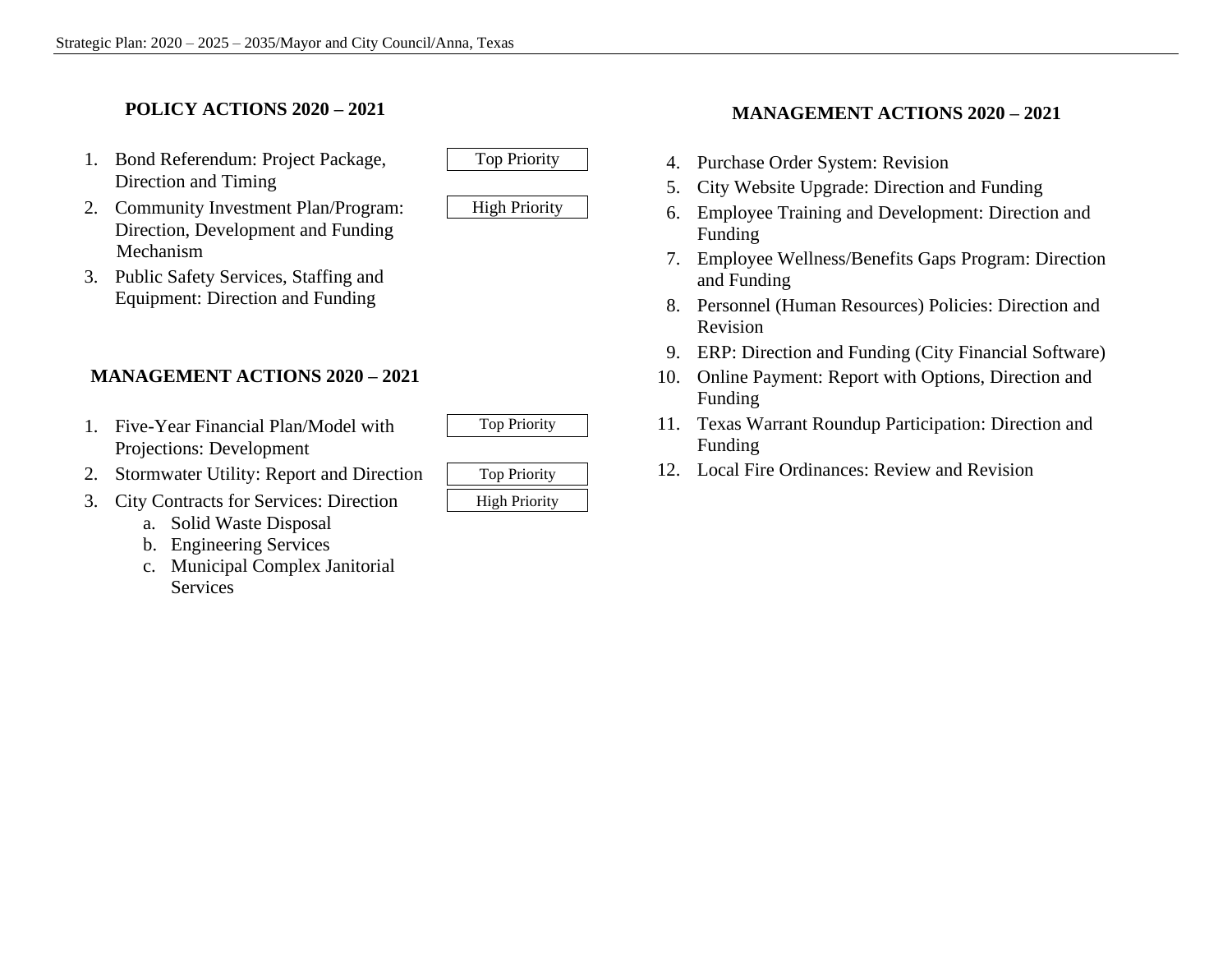#### **MANAGEMENT IN PROGRESS 2020 – 2021**

- 1. Police Districting Plan: Implementation
- 2. Department Performance Metrics (Outcome-Based): Development/Refinement
- 3. Public Works Accreditation: Scoring
- 4. Annual City Strategic Plan: Update
- 5. SAFER Grant Re-Application
- 6. Body Camera Use Policy
- 7. Budget Workshop for Mayor and City Council
- 8. Reward Program: Development
- 9. Cash Management Administrative Directive
- 10. Internal Control System and Process Administrative Directive
- 11. Financial Policies: Training
- 12. Exit Interview Process
- 13. City Social Functions: Update (Potlucks, Employee Functions, etc.)
- 14. Employee Training Program: Implementation
- 15. Annual Employee Compensation Adjustment
- 16. Annual Q12 Employee Survey
- 17. Financial Transparency Stars Program
- 18. Fire Engine 2: Replacement
- 19. City Engineer: Hired
- 20. Plans Examiner: Hired
- 21. Police Policy and Procedure: Update
- 22. Annual City Employee In-Service Day (Funding)

#### **MANAGEMENT IN PROGRESS 2020 – 2021**

- 23. Neighbor Leadership Academy: Development
- 24. Fire Standard of Cover Report
- 25. Servant Leadership Training Program
- 26. Fire SOP: Review
- 27. Firefighter Physical Agility Course: Revamp
- 28. Fire Organizational Rank Structure: Institute
- 29. SMART Data: Implementation
- 30. NIMS Training and Exercise
- 31. Police Leadership Training Program
- 32. Ladder Truck (Quint): Design and Acquisition
- 33. Fixed Asset Tracking Spreadsheet: Development
- 34. Emergency Management Protocols/NIMS Protocols: Development

#### **MAJOR PROJECTS 2020 – 2021**

- 1. Neighborhood Trailer
- 2. Clean Up Day
- 3. Municipal Complex Project: Completion and Location of City Offices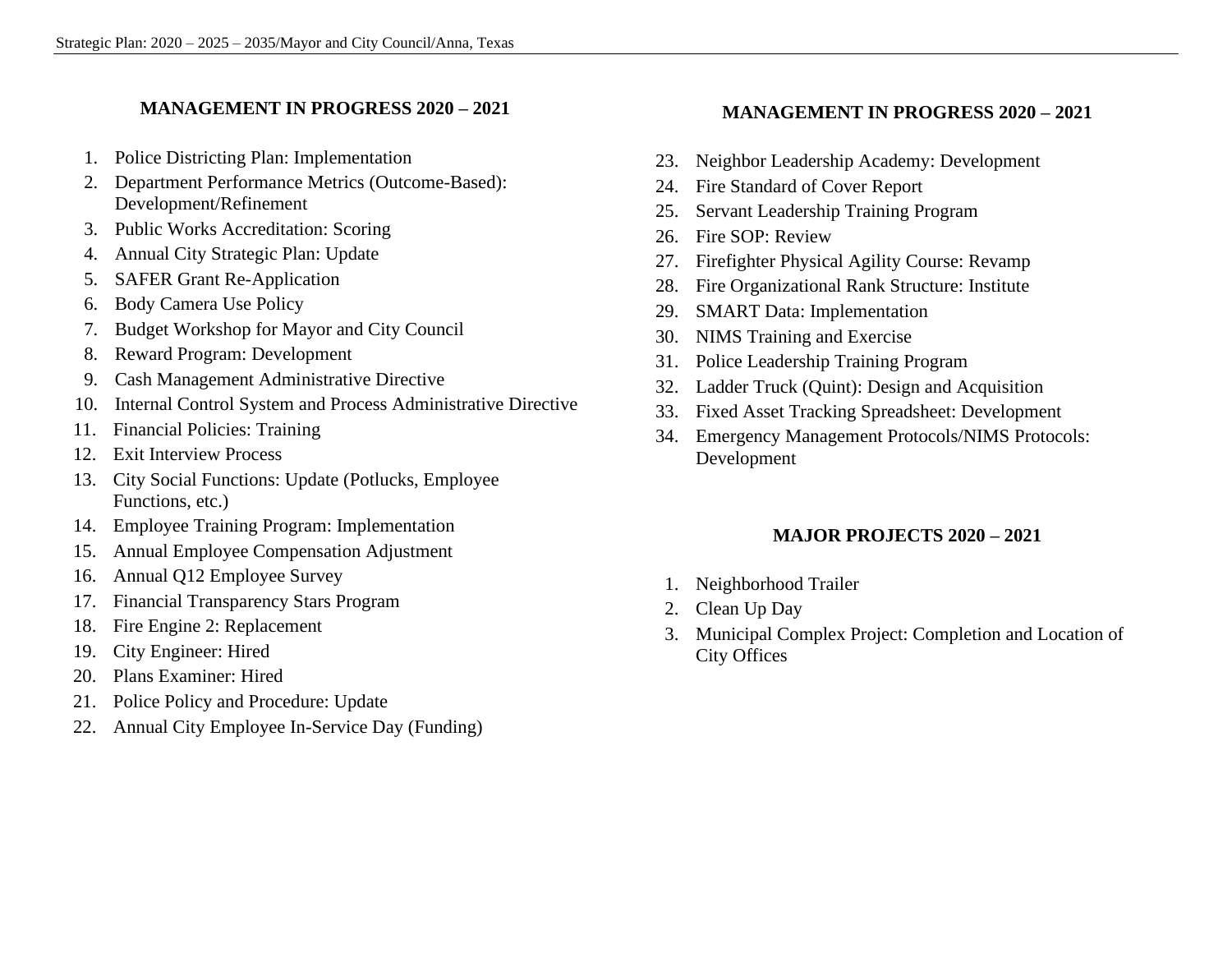#### **ON THE HORIZON 2021 – 2025**

- 1. EMS Services: Direction and Funding
- 2. Build a Playground: Next Project
- 3. Police/Dispatch Communications Protocol: Establishment
- 4. Community Survey: Direction and Funding
- 5. Municipal Court Dates Expansion
- 6. Victim Services Program: Grant Funding
- 7. City Government Marketing/Public Relations: Goals, Report, Direction, City Actions and Funding
- 8. Hop-a-Park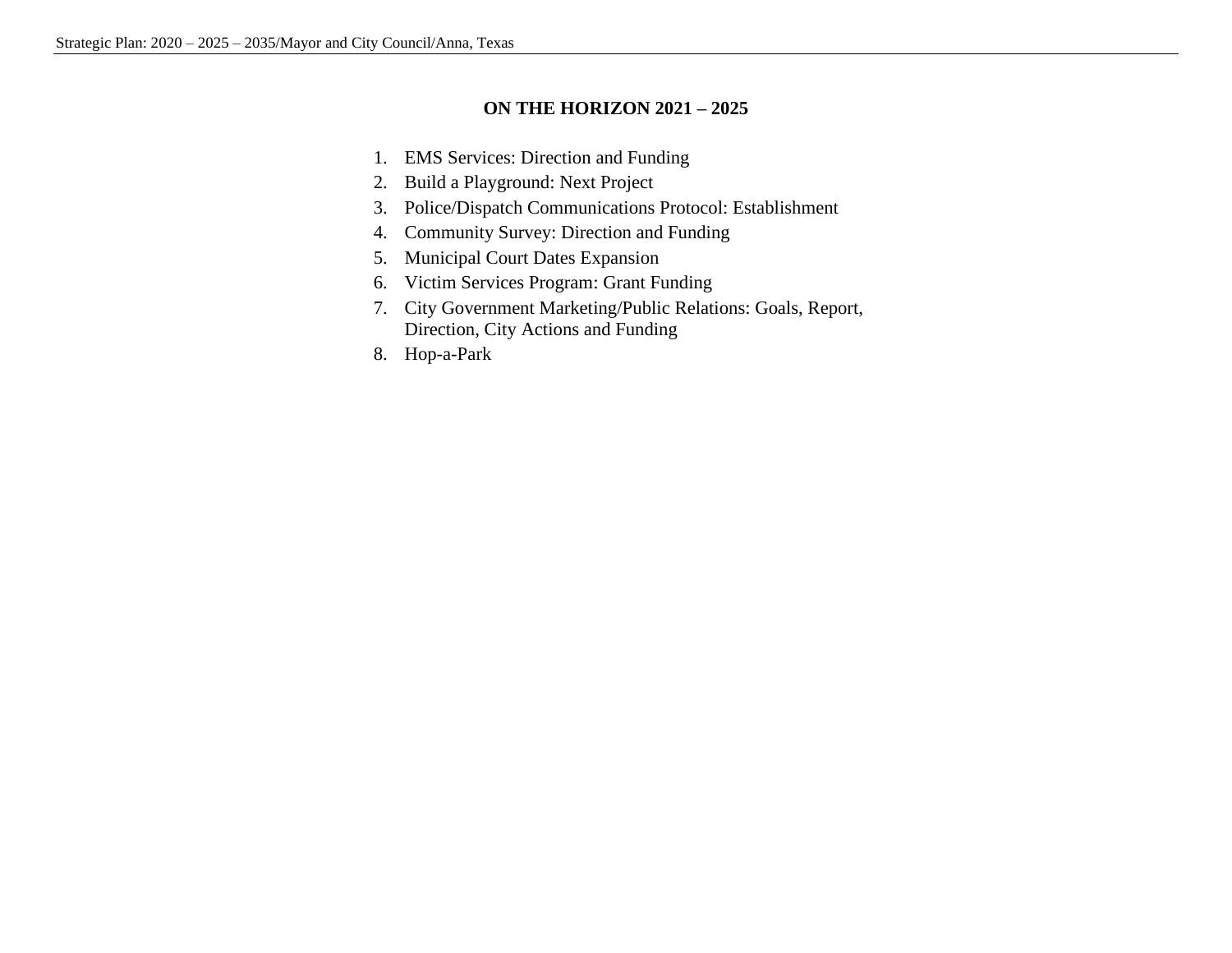### **CITY OF ANNA ACTION AGENDA 2020 – 2021**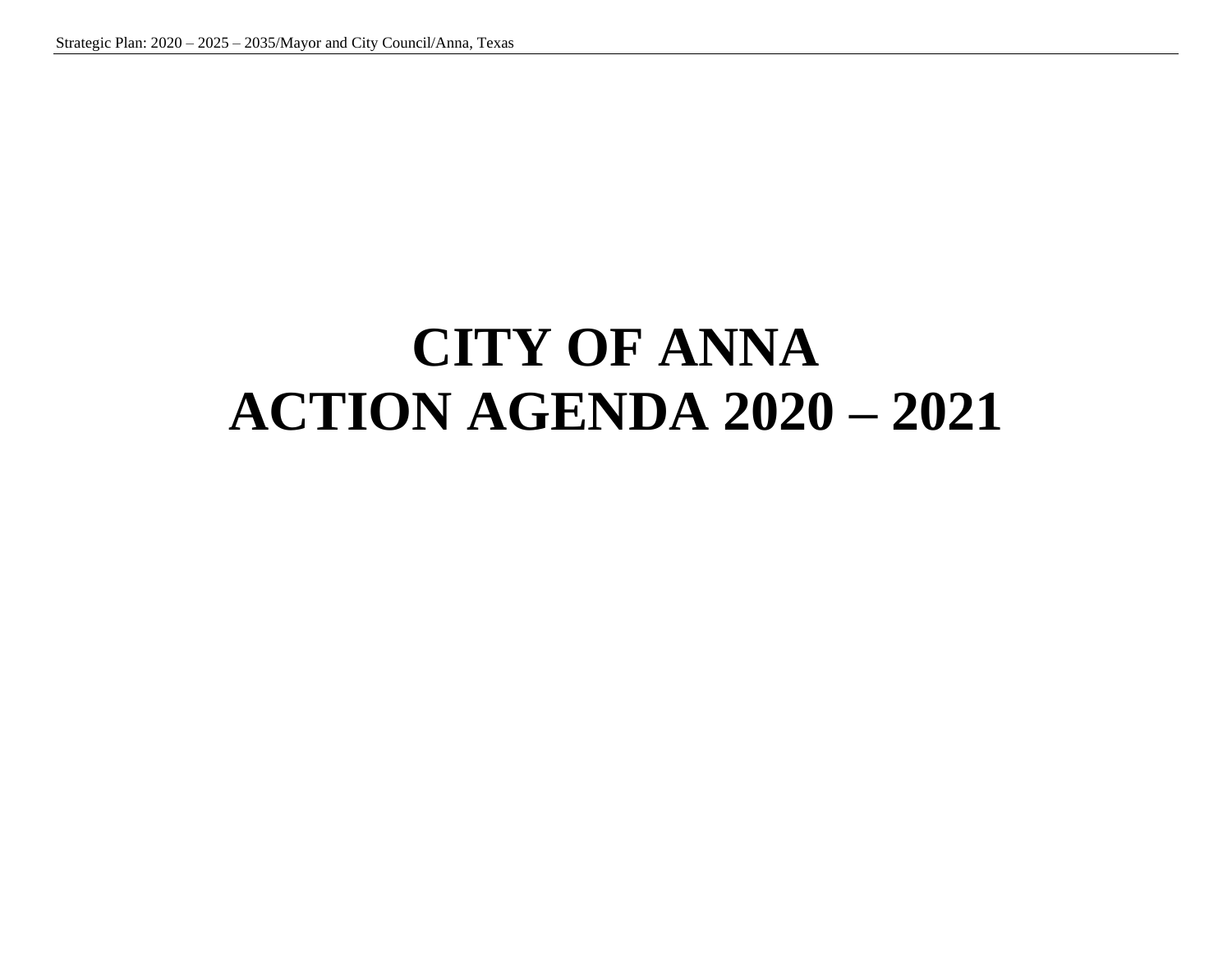# *City of Anna Policy Agenda 2020 – 2021*

#### **TOP PRIORITY**

**Downtown Master Plan: Development and Adoption Comprehensive Plan: Development and Adoption Parks, Trails and Open Spaces Master Plan: Development and Adoption Bond Referendum: Direction Library/Community Resource Center/Learning Center: Direction**

#### **HIGH PRIORITY**

**Restaurants and Entertainment Attraction Strategy: Direction and Actions Outdoor Sports Complex/Sports Fields Development: Direction Community Investment Plan/Program: Development and Funding Mechanism Business Park Activation: Marketing and Business Recruitment Small Business Support/Assistance Program: Direction Utility Rates: Study and Direction Indoor Community/Recreation Center: Direction**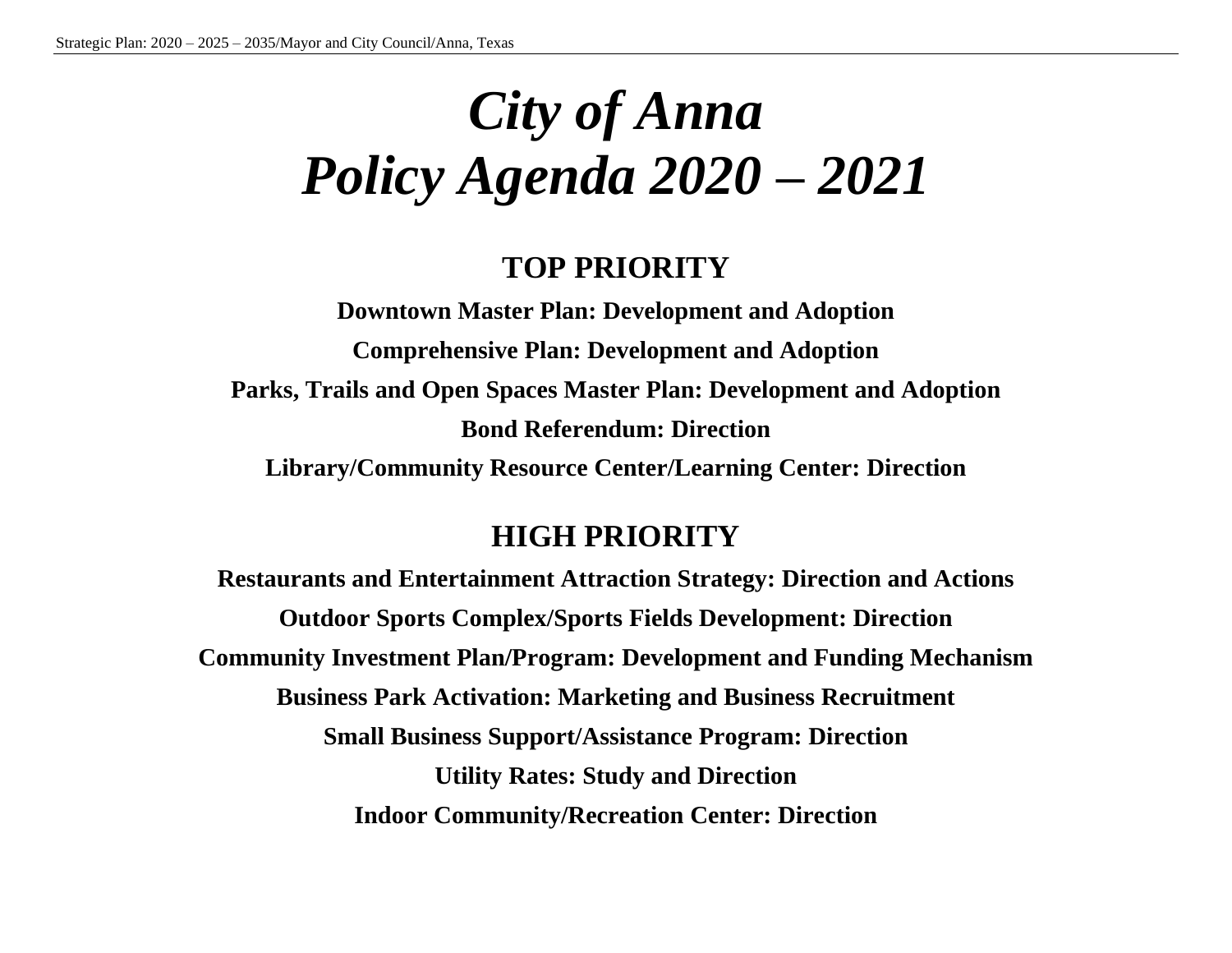# *City of Anna Management Agenda 2020 – 2021*

#### **TOP PRIORITY**

**Road Development: Project Priority and Direction Five-Year Financial Plan/Model with Projections: Development Medical Campus Business Development: Surgery Center, Emergency Room and Medical Offices Economic Development Strategic Plan: Adoption and Implementation Green Ribbon Project: Advocacy Code Compliance Expansion: Direction and Funding Stormwater Utility: Report and Direction**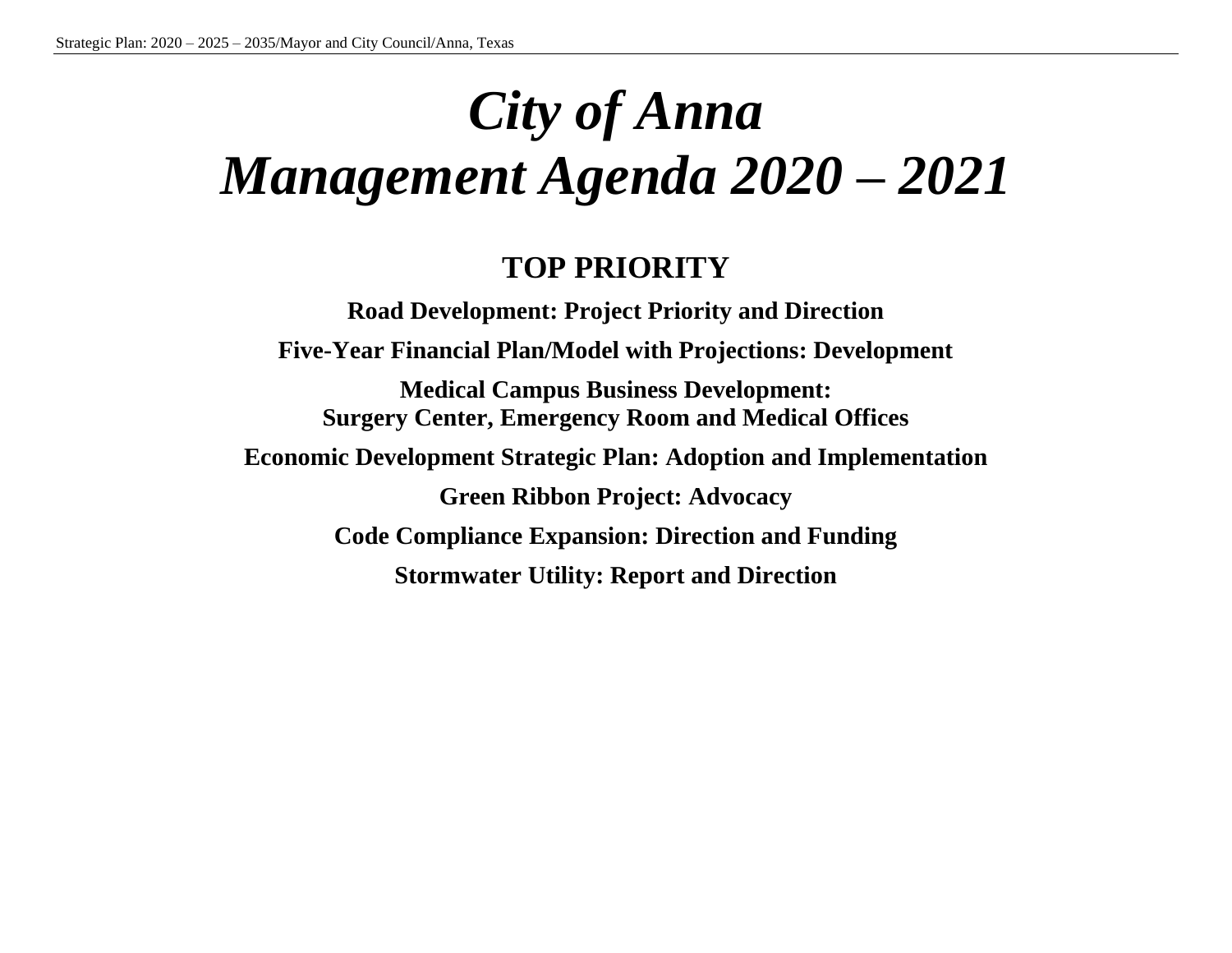### **HIGH PRIORITY**

**City-Owned Land Inventory: Direction on Use or Sale Highway 455/U. S. 75 Four Corner Activation Development Fees: Market Analysis and Direction Long-Term Water Supply Policy/Plan: Direction City Contracts for Services: Solid Waste Disposal, Engineering Services and Janitorial Services Tall Grass/Weeds and Mowing Services: Direction and Funding Public Improvement District (PID) Policy: Direction**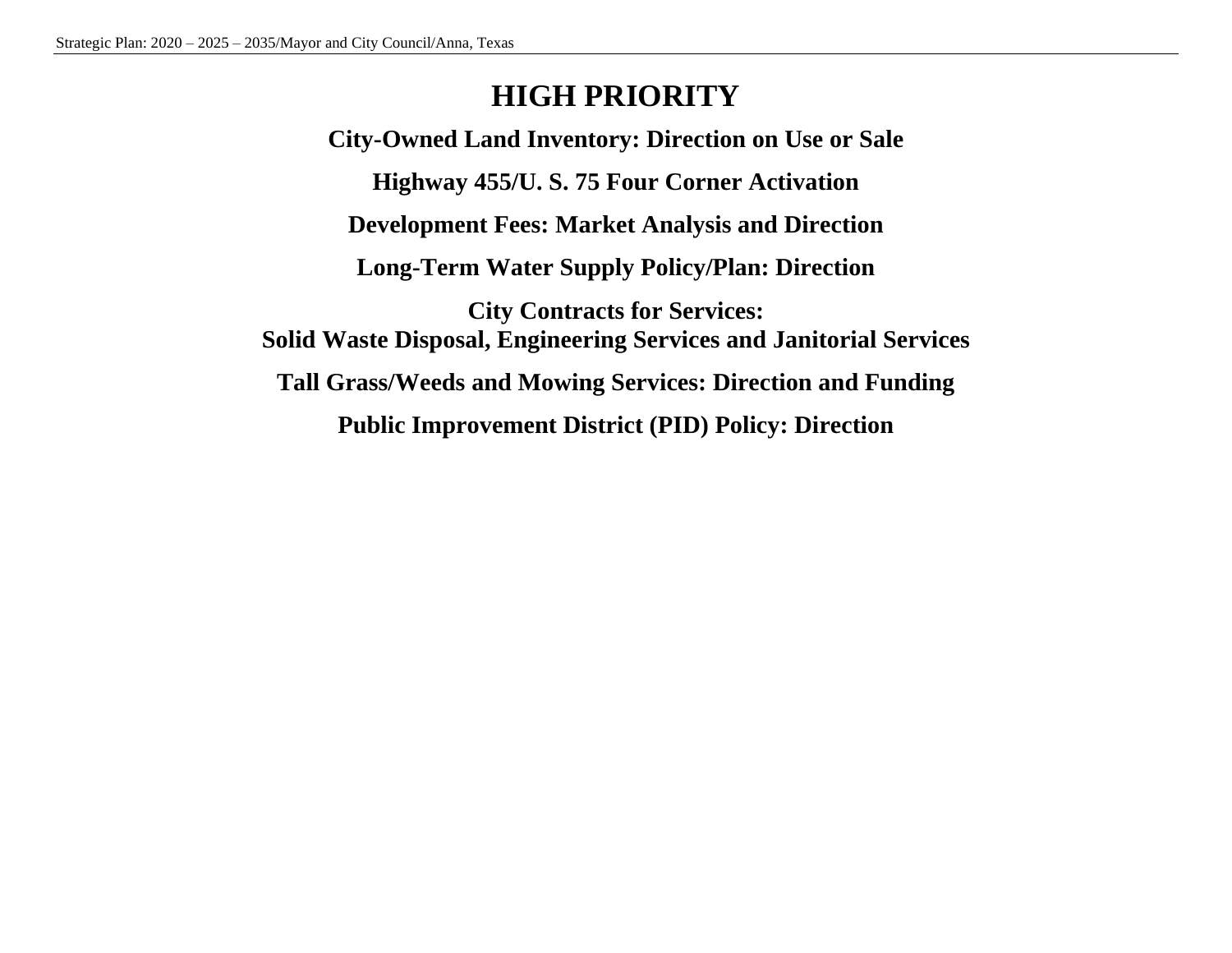# *City of Anna Management In Progress 2020 – 2021*

**Trade Shows/Marketing Materials Community Resource Guide: Update Economic Development Website/Search Engine Optimization: Expansion Development Forum Event Land and Property Database: Development International Economic Development Awards Annual Business Appreciation Event Targeted Businesses Analysis Neighborhood/Business Crime Watch Program Rental Inspection Program: Implementation International Property Maintenance Code: Revision Train Depot Facility Use Agreement All City Parks Assessment: Report Community Races at Parks Movies in the Park**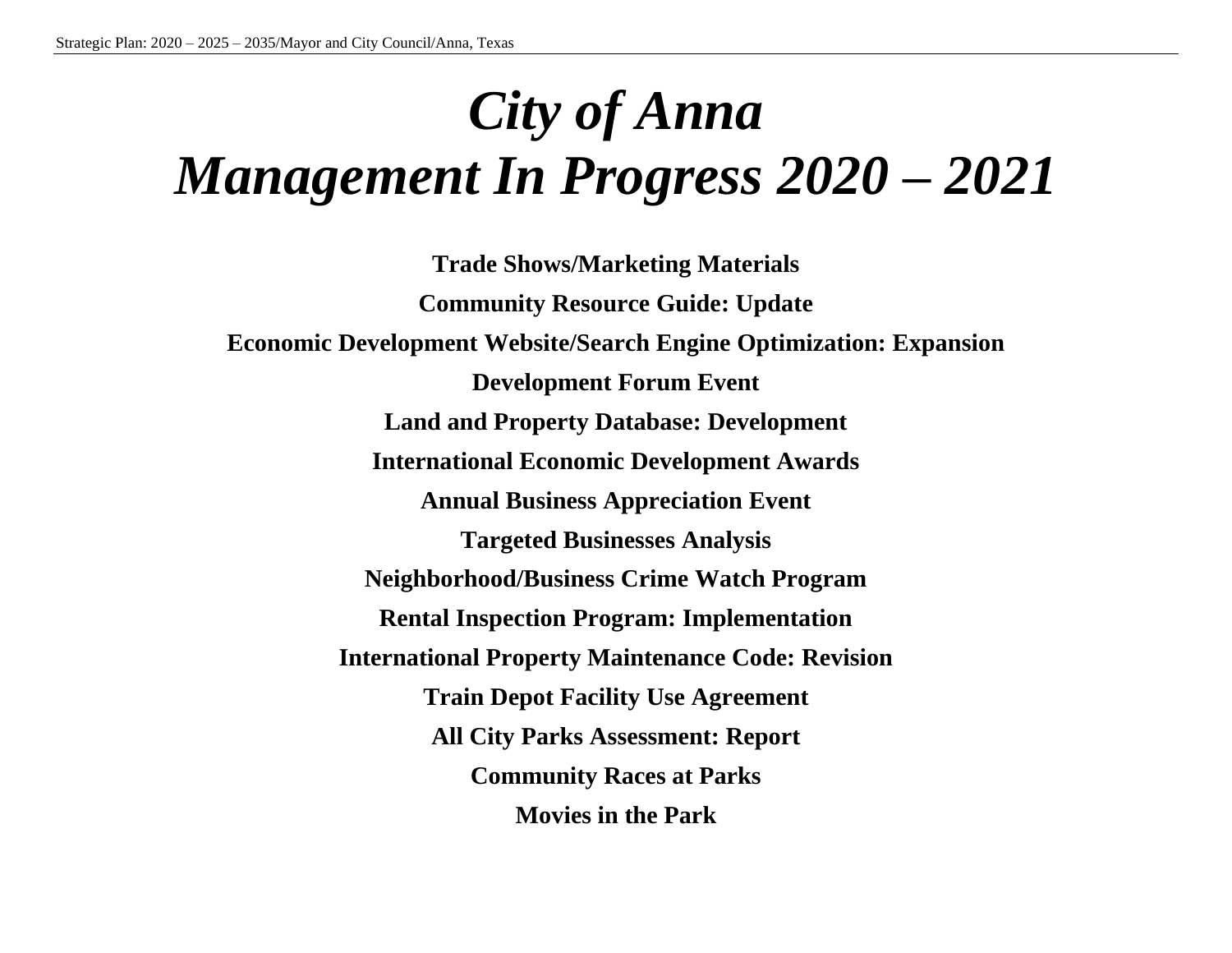**Push Cars and Little Libraries in Parks (Anna ISD Project) Zoning Maps: Implementation SmartGov Permitting Software Building Department Full Staffing Water System Audit: Completion Police Districting Plan: Implementation Department Performance Metrics (Outcome-Based): Development/Refinement Public Works Accreditation: Scoring Annual City Strategic Plan: Update SAFER Grant Re-Application Body Camera Use Policy Budget Workshop for Mayor and City Council Reward Program: Development Cash Management Administrative Directive Internal Control System and Process Administrative Directive Financial Policies: Training Exit Interview Process City Social Functions: Update (Potlucks, Employee Functions, etc.) Employee Training Program: Implementation Annual Employee Compensation Adjustment**